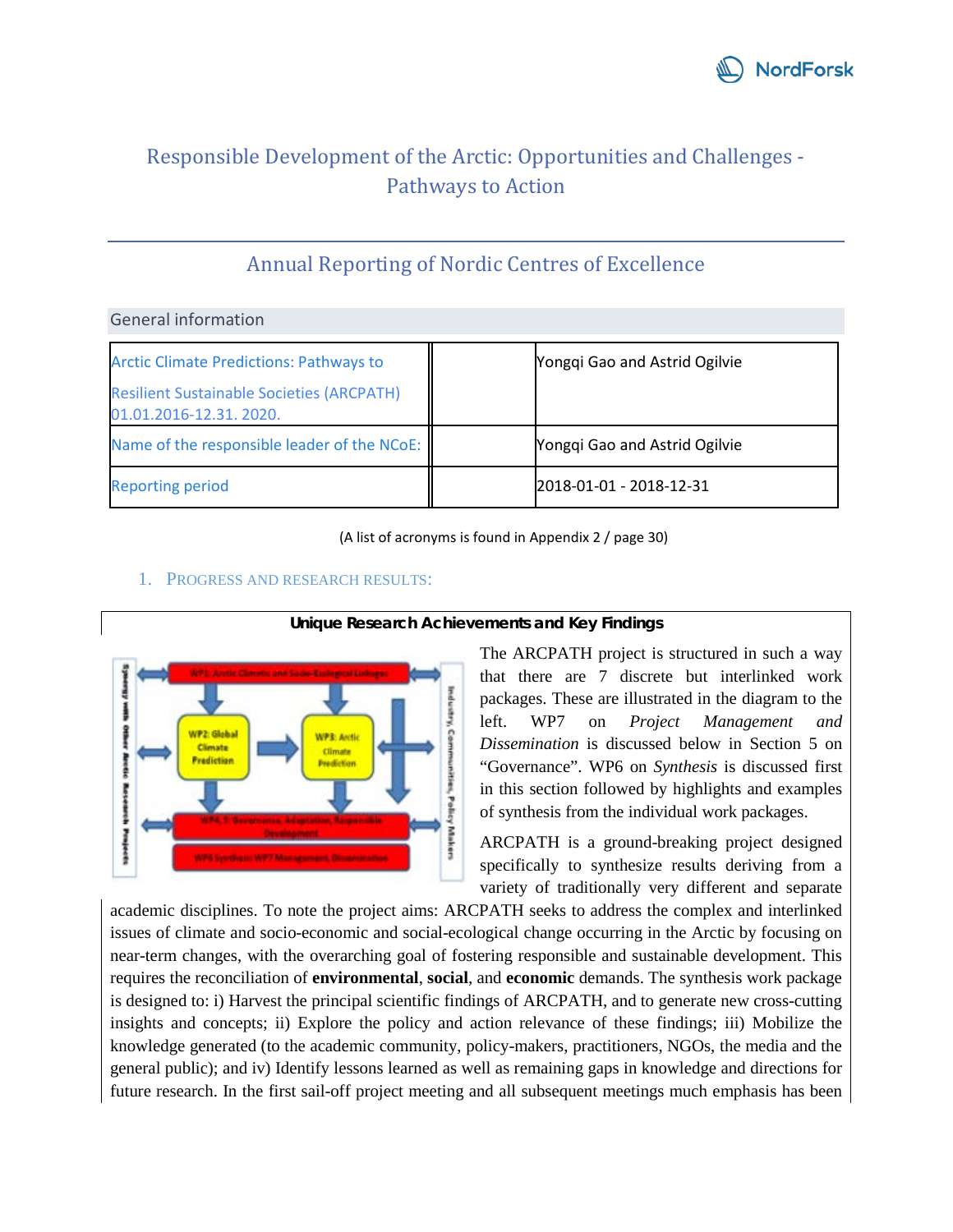

placed on how to achieve synthesis. As noted in the project application: *Unlike other international collaborative projects, we shall not wait until the end of the project to synthesise and identify the significant joint findings, meanings and significance of those findings. Rather, synthesis will be built into data collection.*

Due to the proliferation of complex inter and trans-disciplinary international projects focussing on climate change, researchers are now recognizing the importance of synthesis of research findings in order to facilitate knowledge mobilization and project legacy. However, many of these projects attempt to conduct synthesis at the very end of the research. ARCPATH is unique in that it is developing methods of building synthesis into the research process at all phases of research from design to application and legacy. Thus, ARCPATH research findings will include identification, analysis, and evaluation of synthesis methods as well as synthesis and connections among findings as they emerge in the research process. This has been and will continue to be an iterative process with early synthesis feeding into the research which will adapt data collection and analysis as well as action within the research communities to those findings. Early identification of gaps in the records and consistency of approach will ensure better analysis and mobilization of knowledge produced by the project. To this end, discussions and practice of synthesis are ongoing among project researchers and participants. As an example, we note the Annual Project Meeting for 2018 held in Bergen in Norway. The theme of the meeting was "Back to Basics" with ARCPATH members seeking to educate each other in terms of the basic elements of historical, sociocultural, ecological, anthropological and climate research and modelling. For such meetings, in addition to presenting emerging findings from the work packages, researchers have been asked to identify linkages and connections across the work packages. This ensures that researchers from the different work packages and disciplines are required to engage with one another on an ongoing basis. The tasks of synthesis include learning the language and methods of the different disciplines represented in the project and developing ways of discerning the connections and linking those connections to create truly interdisciplinary findings.

Project synthesis tasks are as follows: *1: Harvest findings of ARCPATH (emerging and final findings) by identifying the most significant findings in terms of contributions to existing knowledge, to the research community, to policy and practice, to our research communities and to Arctic communities in general. This is being done through: 1. Consultations with the team members and partners and with the communities mentioned above, both academic and practical, through a series of meetings (including ARCPATH Annual meetings, Work Package meetings, teleconferences, focus groups, and academic conferences) to harvest significant findings; 2. Identifying opportunities for impact and engagement in the application of findings for Arctic communities as the research team does significant field work in the ARCPATH case study communities; 3: Consulting with partners, research communities and Arctic policy makers to identify policy implications and pathways for application of the findings; 4. Engaging with policy makers and community and regional leadership and identifying opportunities to influence Arctic policy and practice, for example presenting and engaging participants in the Arctic Circle Assembly and other venues including the University of the Arctic and the Arctic Council; 5. Expanding the research networks with whom ARCPATH researchers interact; 6. Identifying new transformative development paths that can contribute to the future social and economic sustainability of Arctic communities, notably by ARCPATH researchers and participants by conveying information and data concerning governance regime impacts, climate impacts at the regional level, sea-level rise, loss of sea ice, changing ocean currents and marine species distribution to communities in the research areas); 7. Identifying pathways to Arctic sustainability so Arctic communities can not only survive, but thrive, by taking advantage of new*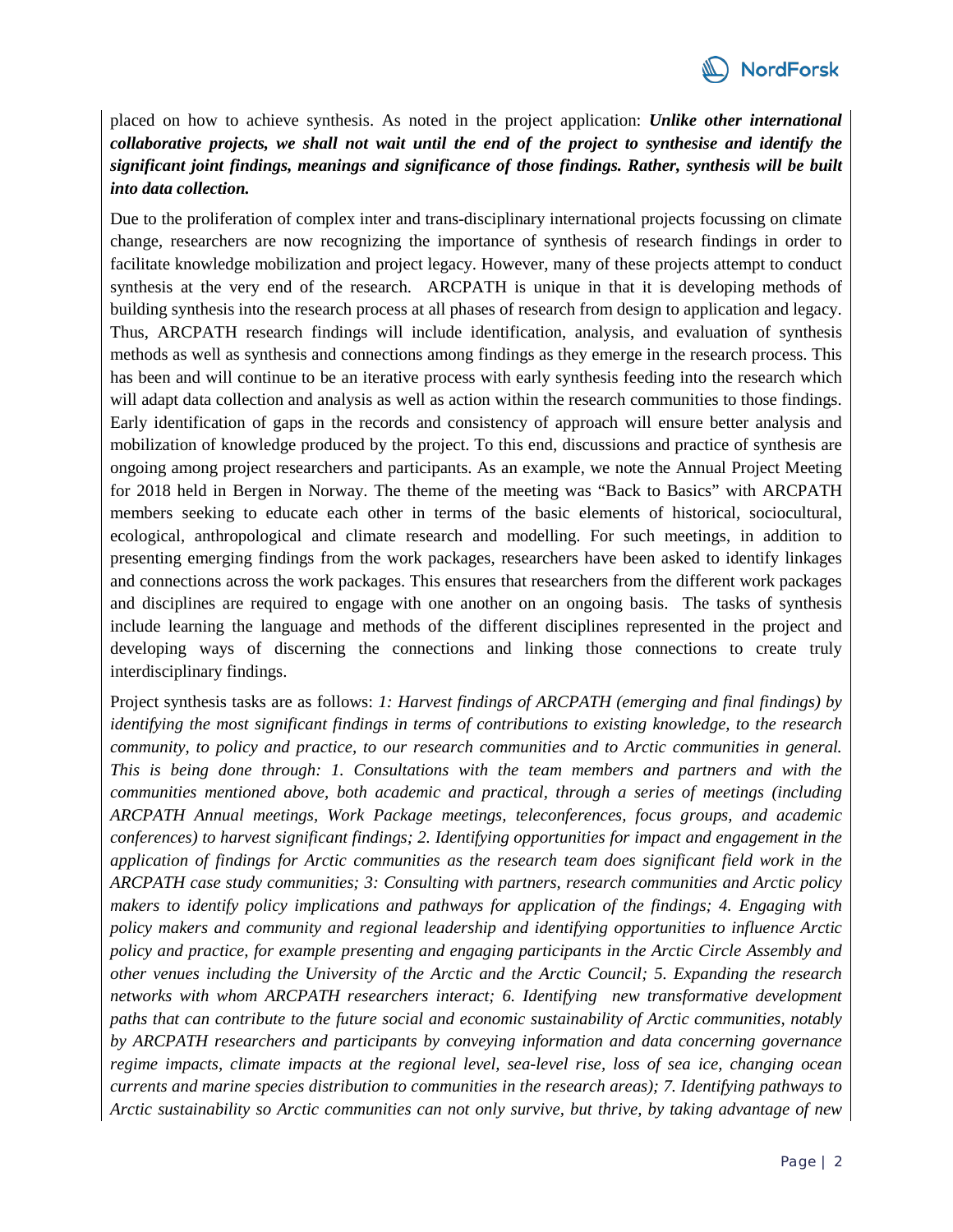

*opportunities and development options particularly by ARCPATH researchers conducting fisheries and marine-mammal research and engaging with local communities; 8. Communicating synthesis to research, policy and political communities for example through presentations to high-level policy conferences; 9. Identifying continuing/persistent knowledge gaps, and recommending future research to fill these gaps, for example reaching out to other Centres of Excellence and research projects and networks in which team members participate.* All of these examples have been the synthesis activities of ARCPATH during the past year.

For ARCPATH, Knowledge mobilization (KMb) and synthesis are inextricably connected; thus one of the synthesis responsibilities of all partners is to identify synthetic outputs, jointly authored journal articles, web postings, social and popular media etc., which are communicating synthesis outputs of the project at this phase of the research and will continue throughout the remaining time of the project. We are planning an International Synthesis Conference at the end of the project that will bring together researchers, policy makers, civil society and (knowledge brokers to link them) to present these synthesized research findings, wrest meaning from them and clarify the policy and planning implications of the findings as well as knowledge gaps and needs for future research. The conference will thus address the synthesis goals above and coordinate and communicate the synthesis outputs of the entire project. This conference and the meetings leading up to it will be the culmination of the synthesis process and will demonstrate the co-production of research findings and applications. Examples of specific synthesis findings emerging to date from and across the work packages include identifying the implications of finerscaled regional climate models for community and economic planning in the case-study countries (WPs 1,2,3). To give some examples: synthesis findings from WP4 include ways in which changing migratory patterns of cetaceans might determine livelihood and economic opportunities in coastal communities. WP5 further explores these linkages by investigating institutions and governance in a changing world in particular the role of fisheries and ocean governance in planning the future of Arctic communities in Iceland, Norway and Greenland. Throughout this report and in the Work Package summaries can be found other examples of synthesis.

The main goal of WP1 *Arctic Linkages: Climate, Environmental Change, and Human Eco-Dynamics* is to form an historical context for the project as a whole, in that it is exploring and establishing linkages between changes in climate, social-ecological systems, and marine systems. Work has continued on analyzing past climate variations, together with adaptations to climate impacts on economic activities such as fishing and multiple use of cetaceans. The focus during 2017 was on analysis of the past sea-ice record for Iceland, in particular in terms of correlations with the North Atlantic Oscillation (NAO) index. During this past year of 2018 emphasis has been primarily on temperature variations for Iceland (which correlate well with the sea-ice index) plus analyses of storminess, ecosystem services of cetaceans and fisheries in the past, and perceived adaptations to climate impacts. In particular there has been a focus on these specific tasks: To examine correlations between fisheries and temperature changes in the North Atlantic back to ca AD 1700; and to evaluate the incidence of extreme weather events, such as increased storminess, and human adaptation responses in our study areas in the past. It is clear that a correlation exists between ocean temperatures and marine stocks. Although other factors were involved, it is highly likely therefore that climate was of importance for the fisheries in several respects. If the weather was particularly stormy, for example, then many lives were lost at sea, and more fishermen were drowned during cold and stormy periods (as in 1698 to 1704). Until comparatively recent times, when many different fish species began to be caught in Iceland waters due to warmer ocean temperatures, the main species caught was cod - a fish that is highly dependent on water temperatures for survival - with 4 to 7 degrees Celsius being optimal. During the period from 1680 to 1760, for example, when many severe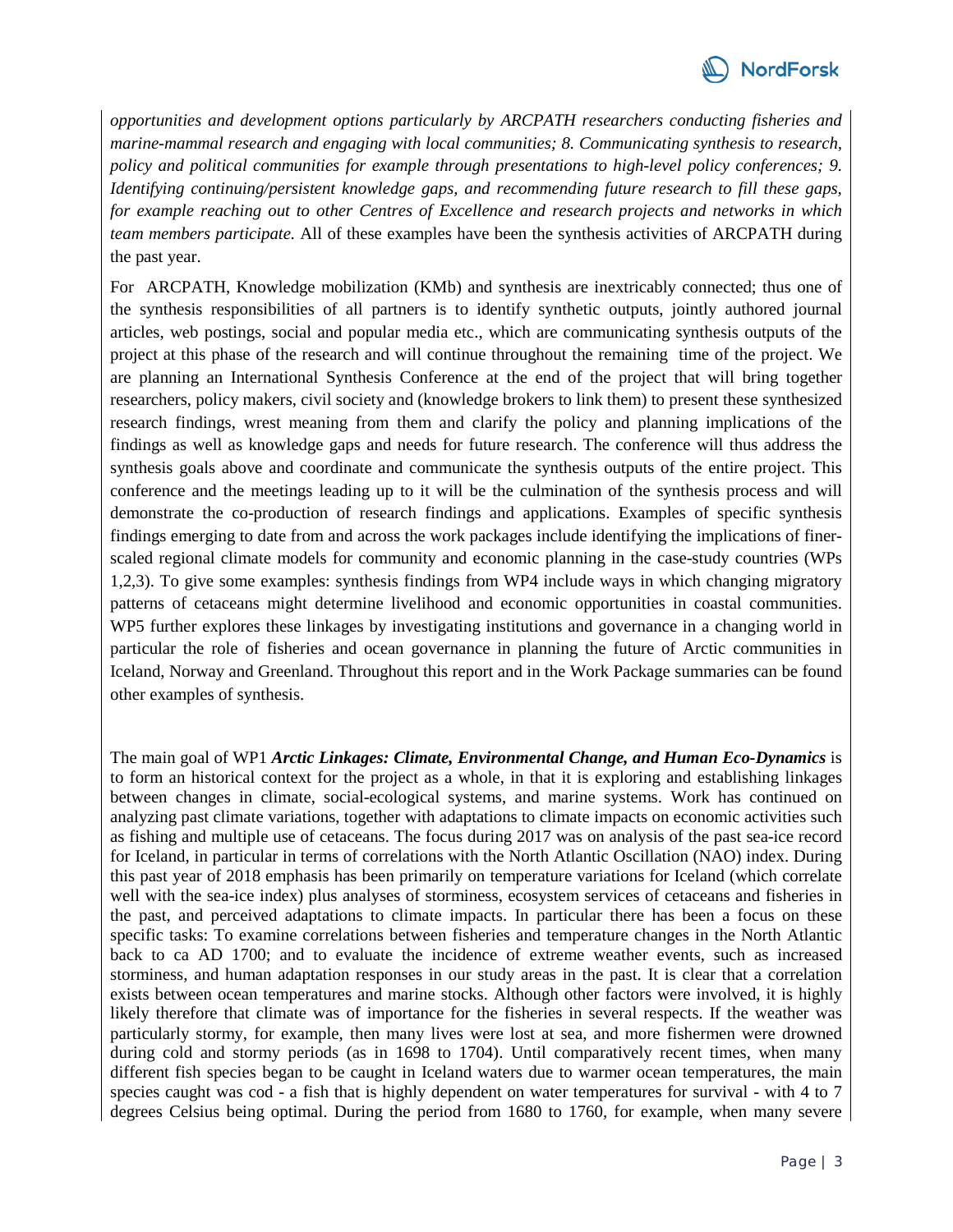years occurred, fisheries were generally poor. It is possible therefore, that the waters around Iceland became less favourable for cod reproduction and survival. There is an interesting parallel here with work for WP 4 which shows that blue whales and white-beaked dolphins appear to be changing their migration routes due to changing water temperatures.

The main objective of WP2 *Improved Global Climate Prediction by Initialization of Arctic Sea Ice and Sea-Surface Temperatures* is to improve our capability for decadal climate predictions by starting the predictions from realistic ocean and sea-ice conditions. Furthermore, prediction uncertainties will also be partly reduced by using two different climate models EC-Earth3 and NorCPM. We initialized the ocean and sea ice with a so-called anomaly initialization, which means that we add observed deviations from the mean climate to the mean climate of the model. This method is used because the climate that is simulated by a model differs somewhat from the observed climate, and starting a prediction from the pure raw observations leads to unwanted drifts in the model, which makes the prediction unreliable.

The sea-ice component of EC-Earth has been substantially improved. We now use a 5-category ice thickness module, which means that we can represent 5 different ice thicknesses in each grid box of the model instead of having the same ice thickness within each grid box as we did previously. A more advanced (non-linear) method to link the observed to the modelled sea-ice conditions has been developed. To test the impact of the improved initialization, first test simulations with EC-Earth were carried out. We find that the improved sea-ice initialization is important for the near surface atmosphere in the first two years of prediction. Tian *et a*l., have submitted an abstract to EGU 2019 based on the work in 2018 as described above.

We have also analyzdeleteed the skill of decadal climate predictions based on already existing climate predictions from the CMIP5 data archive (6 different models) and from the EC-Earth (v2.3) decadal experiments. In general, only weak prediction skill is found in surface air temperature for predictions going further than 3 years into the future.

The second prediction system in ARCPATH is the Norwegian Climate Prediction Model (NorCPM) similar to EC-Earth. This uses a multi-category sea-ice model and an advanced method to merge (assimilate) observational data into the model (Ensemble Kalman filter, EnKF). In 2018 we have implemented and tested the assimilation of sea-ice concentration into the NorCPM (Kimmritz *et al*., 2018). We found that updating the multi-category sea-ice state is of great importance in reducing errors of sea-ice concentration and thickness, near-surface temperature and salinity. Further, the NorCPM is the first system demonstrating the benefit of strongly-coupled data assimilation of ocean and sea ice in a fullycoupled system. We found, while assimilating only SSTs already provides good skill for sea-ice extent in winter, assimilation of sea-ice concentration prolongs the skill into the summer by reducing the error of sea-ice thickness in the first year (as shown in Kimmritz *et al*., 2018).

We have also tested the added value of assimilating new observational estimates of sea-ice thickness from satellites (Xie *et al*., 2018) into NorCPM. It remains to be tested to what extent this improvement will lead to improved prediction skill. Together with WP3, we have discussed a first case for performing highresolution predictions with regional models in WP3.

The main goal of WP3 *Arctic Climate Predictions and Regional Downscaling* is to improve climate predictions for the Arctic/Nordic Seas to the year 2030 by using high-resolution global-coupled simulations and regional downscalings. High resolution in climate models means that climate processes can be better resolved and variables can be provided at smaller spatial scales. This is especially important in regions where e.g., temperature or precipitation varies over small distances as in mountainous regions or along coastlines. Our focus-regions in ARCPATH, coastal communities of Iceland, Greenland and Norway, are exactly such regions, requiring a high spatial resolution. These regions are affected by complex interactions of socio-economic, biological and climatic changes. This WP aims to provide more reliable information concerning changes in climatic variables, which are relevant for livelihoods in coastal communities. In order to deliver relevant climate information on the local scale to WP4 and WP5, we follow two strategies. The first is to perform high resolution global climate predictions (25 km resolution)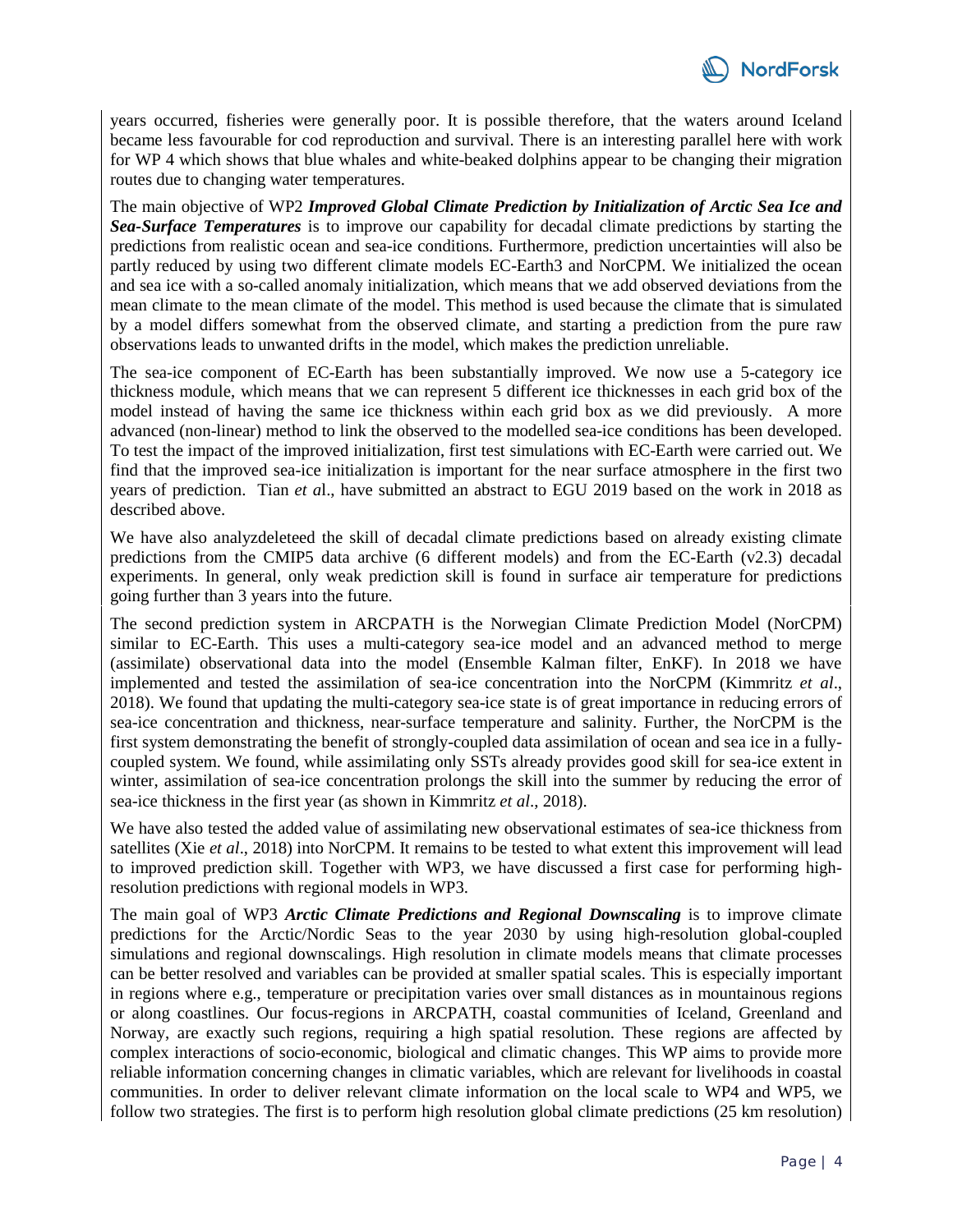

and the second is to perform regional model simulations (around 10 km resolution) where we use the predictions with our global models in standard resolution (around 100 km resolution) from WP2 as forcing data at the boundaries of the regional model.

High-resolution simulations with EC-Earth from 1950-2014 have been performed for the Arctic regions. They indicate a stronger and more realistic deep-water convection in the Labrador Sea and more realistic sea-ice conditions in the Barents and Greenland Seas. For the regional downscaling a regional atmosphere model (HCLIM) and a regional ocean model which covers key ARCPATH regions will be used. The global predictions from WP2 will be used as input to the regional models at their boundaries. The regional model then has the potential to modify (in the best case improve) the climate predictions from the global models, and provide information which is needed for the ARCPATH coastal regions.

A case study for regional downscaling of the global predictions for the Nordic regions was discussed. We decided to focus on the period 2002-2011. This period includes the large, observed ocean temperature changes in 2003-2004, which are likely to be linked to the movement of whales from southwestern parts to northern parts of Iceland in this year. A first ensemble member of the 2002-2011 period has been performed with NorCPM and provided for downscaling in the regional model HCLIM. The downscaling with HCLIM of this first prediction period has been started.

The main focus of WP4 **Climate, Social-Ecological Systems, Cetaceans and Tourism** is to analyse to what extent climate change, tourism, and industrial development puts cetaceans (and human societies dependent on their use) under increasing and unsustainable pressure. Thus there is an integrative focus on marine changes in the Arctic, with particular regard to linkages between environmental changes and changes in cetacean populations, and the growth of whale-watching tourism.

Good progress has been made in 2018 with social, economic and marine biological research and fieldwork taking place in Iceland, Greenland, and the seas around Svalbard and northern Norway. This includes anthropological fieldwork in Húsavík documenting present and historical multiple marine resource use, including fishing and whale-watching activities, as well as collaboration with local authorities in terms of developing a Marine Protected Area to better manage the multiple and growing use of the seaspace of Skjálfandi Bay. Ethnographic fieldwork during the spring and autumn of 2018 focused on the seasonal use of marine mammals by vocational and recreational hunters in Ittoqqortoormiit in East Greenland. This involved mapping the annual hunting cycle, including the hunting of narwhal and polar bear. For northern Norway, the focus has been on the shifting relationships between migrating whales, fisheries, and tourism in Andøya and Skervøy and how research can contribute to new knowledge dialogues to develop responsible whale-watching practices.

Blue whales have increasingly been moving north and currently come into Skjálfandi Bay every summer in June. We now have a photo-identification catalogue of 148 different individuals (Madsen, 2018; Madsen *et al*., 2019) and for the first time we have matches of the same blue whales sighted off Svalbard and from Húsavík. This possible shift might be due to warming Arctic waters and climate change. It has been suggested earlier that blue whales are moving even further north for this reason (Iversen *et al*., 2010). An important input for this part of ARCPATH is that data collection has been completed for a PhD project with a whole year of c-pod data from Skjálfandi Bay and adjacent Eyjafjörður for harbour porpoise and white-beaked dolphin abundance. These data are currently being analyzed.

A further key task focuses on social ecological systems, ecosystem services and cetaceans in the Arctic, where the research objective is to analyse trade-offs between different ecosystem services (ES) derived from multiple uses of cetaceans*.* To address this task the following 5 research questions were posed: (1) What is available in terms of previous research on the topic? (2) How do people benefit from and value the ES provided by marine mammals in the Arctic? (3) What are the different social groups that coproduce and use the ES associated with marine mammals? How are the benefits distributed between social groups within communities? (4) How have marine mammals in the Arctic been managed to date and what are the trajectories for their future management? (5)What are the actors and institutions involved? (6) How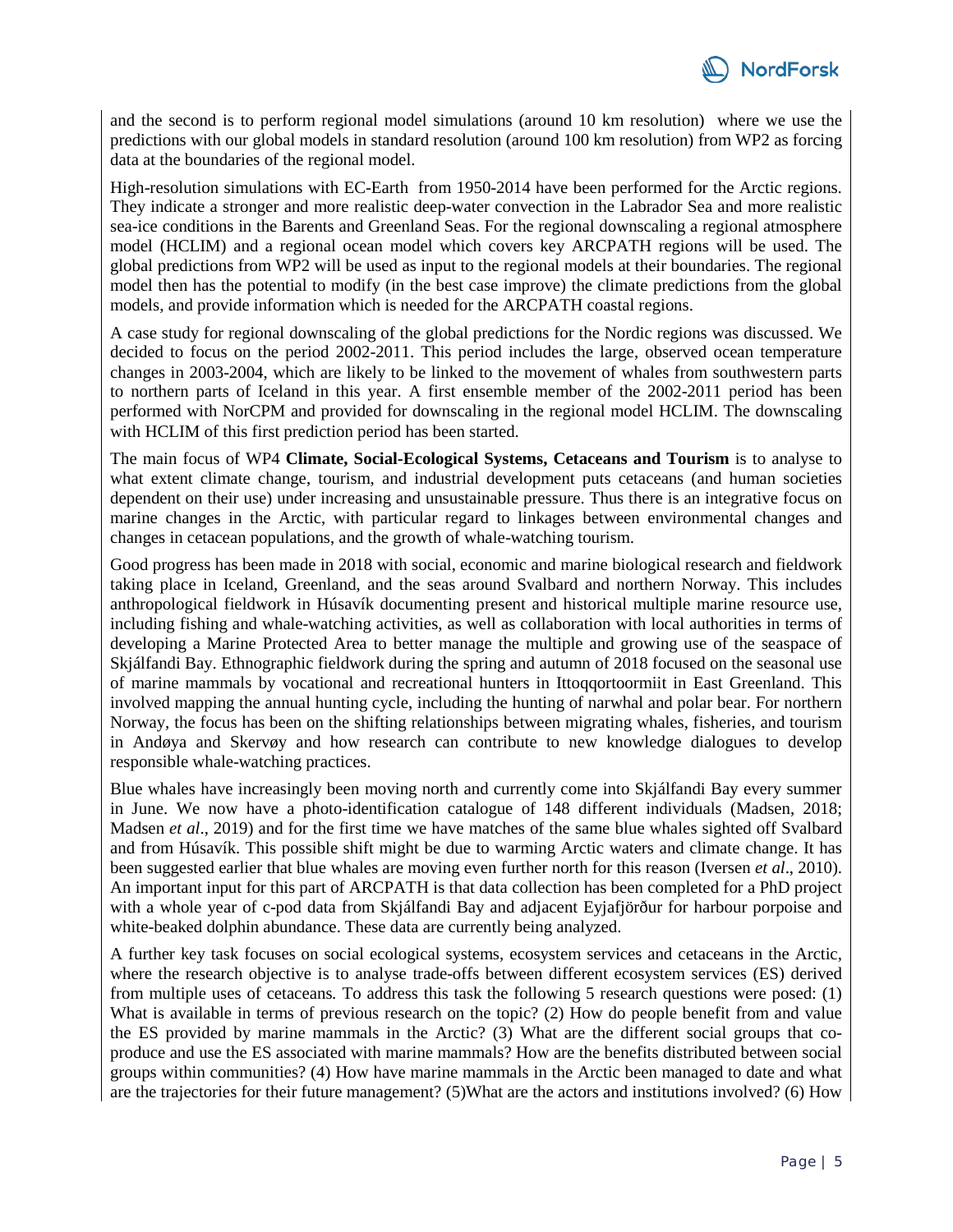

can the valuation of whale ES be used to inform decision-making processes and the governance of marine protected areas?

Work in 2018 addressed all 5 research questions. To address research question 1, two literature reviews have been written and submitted to high impact journals. To address research questions 2-4, field work was conducted in 2018 in two locations; one week of fieldwork in Húsavík and one week in Andenes (Andøya). A total of 34 semi-structured interviews with stakeholders were conducted across the two weeks. In addition a socio-cultural survey was conducted in Andenes, following a successful pilot study in Húsavík. A full survey will be conducted in Húsavík and Disko Bay, Greenland in 2019.

To address questions 2 and 5, a contingent valuation survey on *Willingness To Pay* (WTP) for the expansion of the Faxaflói Whale Sanctuary was issued by the Social Science Research Institute at the University of Iceland, with 630 responses (data were analysed in autumn 2018). A publication is forthcoming on this study. To address research question 5, a review was conducted on selected whale sanctuaries and this research will continue into 2019 with interviews.

For this WP we have continued to work with the ARCPATH spin-off initiative at the Autonomous University of Barcelona, the CER-ARCTIC Research Centre, on the interconnected issues of Arctic social-ecological change that lend themselves well to cross-regional comparisons and knowledge transfer by the use of empirical cases.

The emphasis in Work Package 5 is on *Marine Governance, Security and Rapid Social and Environmental Change.* In 2018 work concentrated on field research on fisheries governance issues, including investigating social and economic impacts of Individual Transferable Quota (ITQ) systems in coastal communities. Our research is finding serious flaws in the design of this form of marine resource governance due to significant social, economic and ecological externalities that are not sufficiently dealt with in policy design, implementations and assessments. A major publication that we contributed to in the *Proceedings of the National Academy of Science* (Young *et al*., 2018) has shown that ITQs are panacea solutions to fisheries governance that need to be reviewed due a range of negative social equity issues as well as a lack of flexibility and sophisticated ecosystem understanding. In fisheries management—as in environmental governance more generally—regulatory arrangements that are thought to be helpful in some contexts frequently become panaceas or, in other words, simple formulaic policy prescriptions believed to solve a given problem in a wide range of contexts, regardless of their actual consequences. When this happens, management is likely to fail, and negative side effects are common. Several of the key case studies and arguments in this publication derive from our research.

We are finding that fisheries policy is a key driver of change in fisheries-dependent coastal communities. We are thus focusing on the social, cultural, environmental and economic externalities related to the introduction of the ITQ system, concentrating on Icelandic fisheries (but also considering Norway) and how this management model continues to impact people's livelihoods and human development in fishing villages, especially in terms of opportunities of small-scale and local actors regarding fishing rights. One common outcome of ITQ systems is the consolidation of fishing rights or quotas in large companies and away from small communities. This can lead to decreased access for newcomers, reduced training opportunities for youth on the remaining vessels, and increased cost of quotas as a limited commodity. The lack of job opportunities in the fishing sector causes increased rates of outmigration by youth and women, which threatens the resilience of those communities. At the same time, we are seeing that there continues to be an interest from youth in partaking in fisheries livelihoods and local governments are looking for options for the renewal of the fisheries workforce. We propose experimenting with programmes that increase access to fisheries for youth and newcomers such as recruitment and educational programmes, summer youth fisheries, and newcomer quotas. In 2019 and 2020 we plan to do more research focusing on intergenerational and gender aspects and the current or future youth and newcomer cohort in Icelandic fisheries. We are also developing several practical recommendations to enhance local and national policies towards a more sustainable fisheries management that includes options for newcomers and women, and that protects workers rights, including immigrants. These would include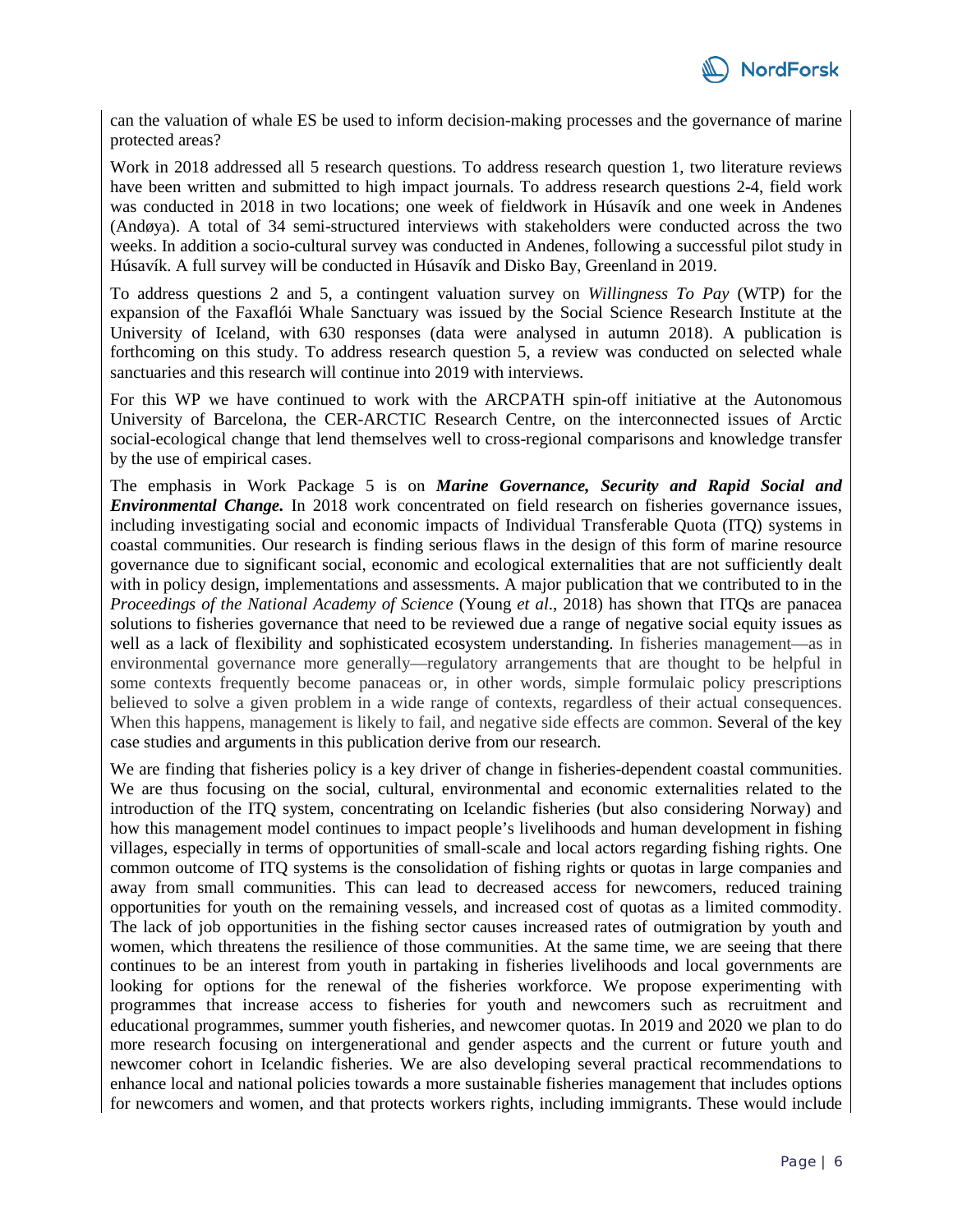

important considerations for human well-being and job satisfaction, the right to work, gender equality, human rights, low environmental impacts, and equity in sustainable development.

Iceland, like many other fishing nations, has mostly focused on the ecological and the economic aspect of sustainable fisheries, overlooking other ecosystem services of ocean environments such as heritage, cultural value of food items, recreation, and education. Research here is leading towards a critical investigation of the definition of sustainable fisheries. Small-scale fisheries in particular can provide locally-sourced food with reduced food miles, fuel costs and greenhouse gas emissions. These fisheries offer not only flexible use of ecosystem services and diverse employment but also a sense of local fate control, belonging, cultural identity and pride in the community. These are all core aspects of Arctic human development. Such environmental and social aspects of energy efficiency and quality of life are seldom considered in definitions of sustainable fisheries, but may in fact be some of the more important factors in future climate change mitigation.

#### **ii)Nordic added value the project brings 1) scientifically, 2) for the consortium 3) for stakeholders**

As noted in the original ARCPATH application, the rapid and far-reaching changes in the Arctic will cause global effects but will first and foremost impact Arctic Nordic regions. It is thus essential that Nordic researchers combine their expertise in order to elucidate and understand these changes. ARCPATH has built a Nordic Centre of Excellence that builds on the long experience of established researchers, leading experts in their fields, as well as including many young scientists who bring fresh insights and who will help to achieve long-term Nordic added value. Because these goals and achievements are well established for ARCPATH, this section remains relatively unchanged from the report for 2017.

**Scientifically**: The strong, multi-disciplinary, and collaborative group that constitutes ARCPATH is generating knowledge of high importance for development in the Arctic Region, actively **creating a critical mass for success and expertise**. Within ARCPATH we facilitate close collaboration between disciplines such as physical sciences focusing on climate predictions, natural sciences focusing on ecology and behaviour of cetaceans and social sciences such as anthropology and economics focusing on the societal importance of cetaceans and the implications of climate change. The project therefore not only acknowledges that multiple disciplines are needed to identify responsible development paths for the Arctic region but in fact is integrating them in the research.

**For the consortium**: Combining the expertise of each institution is facilitating important synergies in knowledge creation, and it is clear that the research conducted could not be done by each partner institution on its own. For example, linking climatological data (NERSC, SAI) with the ecology and behaviour of marine mammals (HRC). ARCPATH is already drawing international talent to the Nordic region through international recruitment of senior scholars, post doctoral researchers and PhD students. For example, a Fulbright scholar from the United States joined the ARCPATH team in 2018 and another Fulbright scholar visited SAI for two months in 2018. ARCPATH is also creating international networking and research opportunities for Nordic scholars, for example in Cambridge, USA, where an ARCPATH PhD student was invited to a seminar at MIT due to her affiliation with ARCPATH.

**For stakeholders**: The transdisciplinary approach of ARCPATH, which by definition relies on active collaboration with stakeholders, is expected to deliver significant added value for stakeholders. Stakeholders participate in the research through qualitative (interviews) and quantitative (surveys) research methods and are expected to be able to rely on the results for better-informed decision-making. For example, the project aims to deliver tangible knowledge for decision-makers contemplating the establishment of an MPA in Skjálfandi bay in northern Iceland.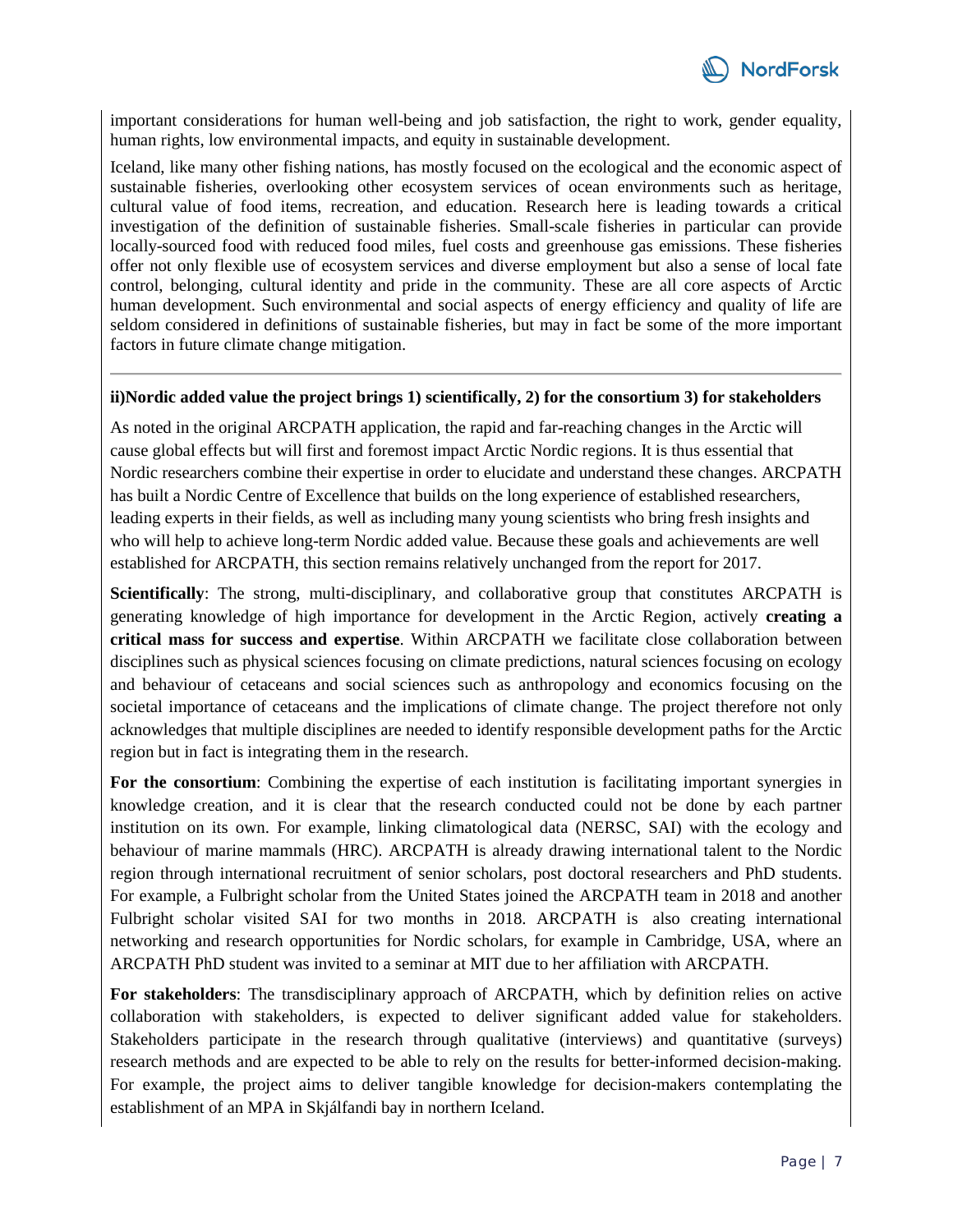

# **(iii) Description of the development of gender perspectives and an analysis of the importance of this development**

ARCPATH places great emphasis on gender perspectives, *not least in the fact that the project has both a female and a male lead*. ARCPATH complies with the general objectives of NordForsk to increase recruitment of women and improve gender balance in projects. Climate science has traditionally been dominated by males; however, this project has an excellent gender balance and includes leading female scientists for both climate and social science spheres. ARCPATH involves an excellent gender balance among the team leaders (7 female and 7 male). Of the 7 project work packages, 4 are led or co-led by women (WP1 and WP6 are led by Dr Astrid Ogilvie, WP4 is led by Dr Marianne Rasmussen and WP 2 is co-led by Dr Shuting Yang). Dr Ogilvie is also the co-leader of WP5. It is noteworthy that the leading women are in charge of some of the most innovative and central WPs of the project and as noted, one of the project leads is female.

Issues of gender tend to be under-represented in the Arctic discourse, requiring greater emphasis on gendered dynamics in projects, research, community well-being, policy making to mention but a few. Themes of power relations, decision-making, and access to resources including knowledge and information are often missing in assessments of community well-being and increased economic activity in the region. This relates to a multitude of issues including education, job opportunities, gendered work and spaces and adaptation to globalization. There is an inherent gender imbalance in policy discussions and decision making about the Arctic, as women are under-represented in Arctic governing bodies, administration, business and science. In terms of current developments, through partnership between the Stefansson Arctic Institute (SAI) and the Arctic Council project *Gender Equality in the Arctic (GEA)* ARCPATH is exploring ways in which to address this imbalance. The purpose and objective of GEA is to raise visibility and understanding of the importance of gender issues in the Arctic, to identify priorities and concrete strategies for increased diversity and gender balance in policy- and decision-making processes and to provide information to facilitate sustainable policy making for the future.

#### **(iv) Any difficulties encountered - e.g., in staffing, data analysis, etc. and how these are addressed**

There are no specific difficulties in undertaking ARCPATH research except for those caused by the fall of the Norwegian currency against the Icelandic which we are dealing with as best we may. In addition to this, due to the unfortunate long-term illness of the responsible scientist at the SMHI-Ocean department, the ocean downscaling in WP3 could not be continued. It is problematic to replace this scientist as he is the only person on the team who has expertise in running the regional MIT ocean model. The return of the MIT-model expert is expected in April 2019. Alternative options are being discussed in the event that this scientist will not be able to return to work. One option is to use high-resolution simulations with the NEMO-ocean model instead of the MIT-model.

#### **(v) Changes introduced or envisaged in the research objectives or design**

There are no changes in the research objectives or design.

# **vi) Specific efforts undertaken to encourage synergistic collaboration across academic fields and disciplines both in the research and outreach efforts of your project?**

ARCPATH has a very strong international component with active research partners drawn from: Canada, the USA, China and Russia. Astrid Ogilvie has spent time at INSTAAR, at the University of Colorado at Boulder, USA, working with colleagues there, in particular with Professor James McGoodwin at INSTAAR and Dr Shari Fox at NSIDC. Professor Leslie King, of RRU, Canada, is a particularly active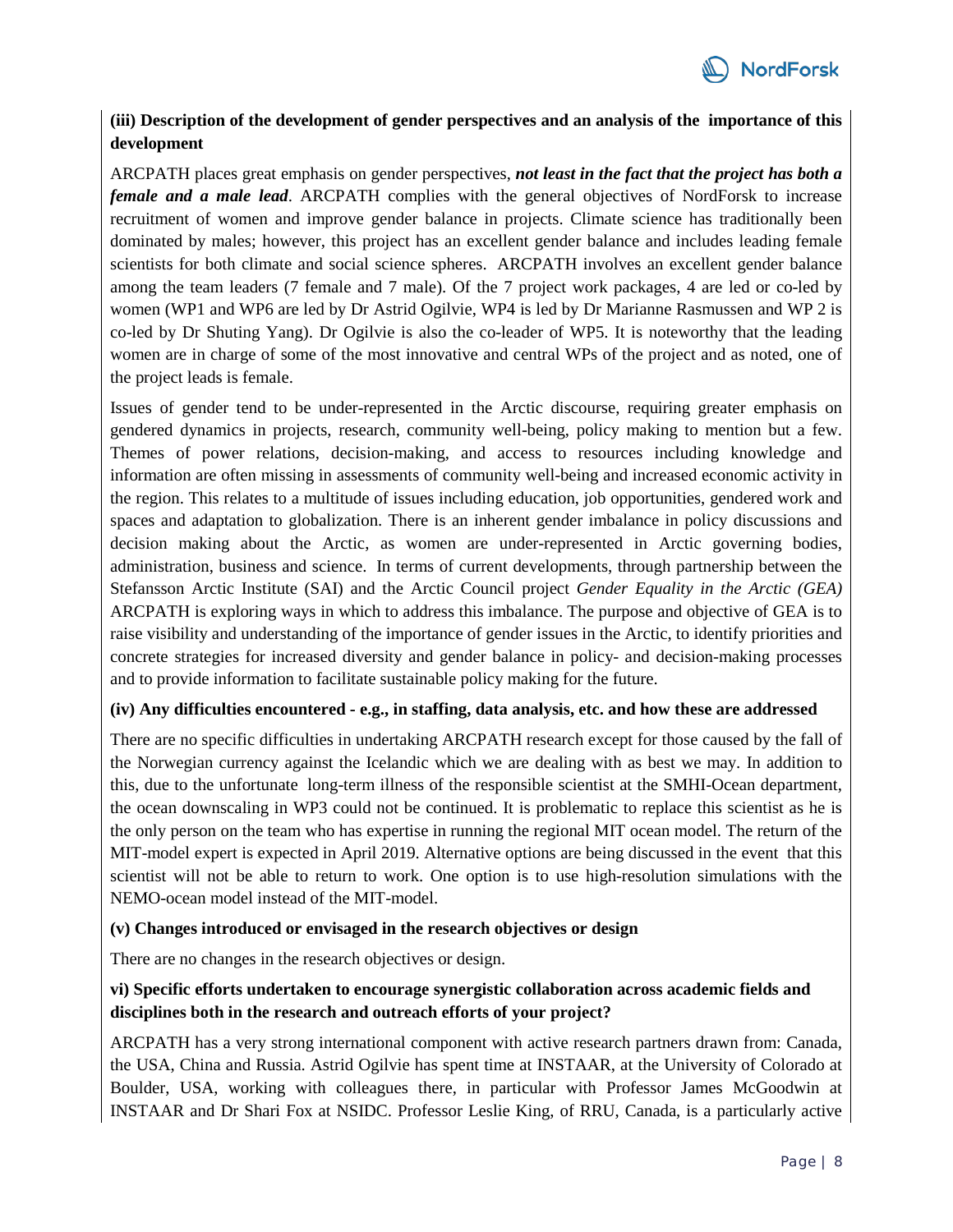

ARCPATH member and it may be noted that Astrid Ogilvie is an Adjunct Professor in Professor King's department at RRU. Yongqi Gao continues to work with the Nansen-Zhu International Research Centre in China. Colleagues who have been recruited as unfunded but collaborating Associate Scientists include: Dr Margaret Willson, anthropologist, Department of Anthropology, University of Washington, Seattle, USA; Elizabeth Ogilvie, Environmental Artist, University of Edinburgh; Dr Françoise Breton; anthropologist and Director of the new CER ARCTIC Research Centre at the Autonomous University of Barcelona: Dr Anniken Førde, social scientist at the Arctic University of Tromsø, Norway; and Kerry Koepping, photographer and Director, Arctic Arts, Boulder, Colorado, USA. Dr Willson has been recruited to contribute to questions regarding gender issues and Elizabeth Ogilvie and Kerry Koepping to help with dissemination. Gender parity within the project itself is excellent.

As noted in last year´s report, significant international development is that through the active participation and contribution of Dr Niels Einarsson and Dr Astrid Ogilvie at the Stefansson Arctic Institute, with Dr Marianne Rasmussen, Professor Brynhildur Daviðsdóttir and Dr Anniken Forde, ARCPATH has provided scientific inspiration and paradigm input for two new Arctic research centres. These ARCPATH spin-offs are: the interdisciplinary Autonomous University of Barcelona Arctic Research Centre (CER-ARCTIC), led by ARCPATH Research Associate Professor Françoise Breton, and a new Arctic institute at the University of Washington, also an interdisciplinary research institute launched in late 2018, led by another ARCPATH Research Associate, Dr Margaret Willson. See [http://www.svs.is/static/files/cer-arctic](http://secure-web.cisco.com/1g-E5ymnqrm6Fu45nmUoVMnzZuwEB_8goK6wjQtXrBcameJIwsToQX1-NLlnl-eeNq9xO01duX_LYOccvWp_a9j3YtQ5IZlM1Trf-m8-Zg6kFh8-t4YeIULUsNrHyzUS45aYuEdhREDZi_03AajIaWW-tUR7wT-VxsIoPMngxNDz3oLtX3VZatztp1zRFwA-BlbR7lImrhZmf67fO-uORXY_8RvX5yCVBiX4ajbL_XVVSPI56373nD0lUnRx2aEdvMUrFtvPbsuw_b-NP-XV1nXnn4s7Fbpcv6xc7yXNTsVhkBmkHJY4i5plU_5HFj8c3z58qnG0gWeLbr7rwFx9774QtuMsqFUcitQ72aK_OGBZnfa5c1v5fxAW9h_6rtIdc0-WwngBrDlS2HvFcOquEkCMicHodus8BfHH4YmNT3yFJO86WMGfdBeHjGFnug93m6_26LjHNRSB314PJJFEs8A/http%3A%2F%2Fwww.svs.is%2Fstatic%2Ffiles%2Fcer-arctic-inauguration-programme-flyer-22.11.17-ne.pdf)[inauguration-programme-flyer-22.11.17-ne.pdf.](http://secure-web.cisco.com/1g-E5ymnqrm6Fu45nmUoVMnzZuwEB_8goK6wjQtXrBcameJIwsToQX1-NLlnl-eeNq9xO01duX_LYOccvWp_a9j3YtQ5IZlM1Trf-m8-Zg6kFh8-t4YeIULUsNrHyzUS45aYuEdhREDZi_03AajIaWW-tUR7wT-VxsIoPMngxNDz3oLtX3VZatztp1zRFwA-BlbR7lImrhZmf67fO-uORXY_8RvX5yCVBiX4ajbL_XVVSPI56373nD0lUnRx2aEdvMUrFtvPbsuw_b-NP-XV1nXnn4s7Fbpcv6xc7yXNTsVhkBmkHJY4i5plU_5HFj8c3z58qnG0gWeLbr7rwFx9774QtuMsqFUcitQ72aK_OGBZnfa5c1v5fxAW9h_6rtIdc0-WwngBrDlS2HvFcOquEkCMicHodus8BfHH4YmNT3yFJO86WMGfdBeHjGFnug93m6_26LjHNRSB314PJJFEs8A/http%3A%2F%2Fwww.svs.is%2Fstatic%2Ffiles%2Fcer-arctic-inauguration-programme-flyer-22.11.17-ne.pdf) The Centre in Barcelona was inaugurated on 1. December 2017. Lack of space prevents further discussion of this section here. For further information on ARCPATH´s significant synergistic collaboration see Section 3 on Meetings and Networking and Section 7 Progress Plan for the Coming Year

# 2. RESEARCHER MOBILITY

*Please specify research stay outside the Nordic countries as well as visits by non-Nordic researchers. Here mobility is defined as a stay outside the Nordic countries of at least 2 weeks duration.* 

| Gender, job title,<br>organisation                       | Site of work                      | Purpose of visit | Duration of visit        | Comments,<br>output of the visit |
|----------------------------------------------------------|-----------------------------------|------------------|--------------------------|----------------------------------|
| Male, Dr Baoqiang<br>TIAN, Nansen-Zhu<br>Center          | <b>NERSC</b>                      | WP <sub>2</sub>  | 1/4/-31/5/2018           | Manuscript                       |
| Female, Dr<br>Marianne<br>Rasmussen, HRD                 | University of<br>Southern Denmark | WP4              | 30/11/2018-<br>31/1/2019 | Manuscript                       |
| Male, Dr Brad<br>Barr, NOAA,<br><b>Fulbright Scholar</b> | SAI                               | WP4              | 2 months, spring         | Manuscript,<br>lecture           |
| Male, Dr Joe<br>Roman, UVM,                              | Uol                               | WP4              | All of 2018              | Manuscripts,<br>lectures,        |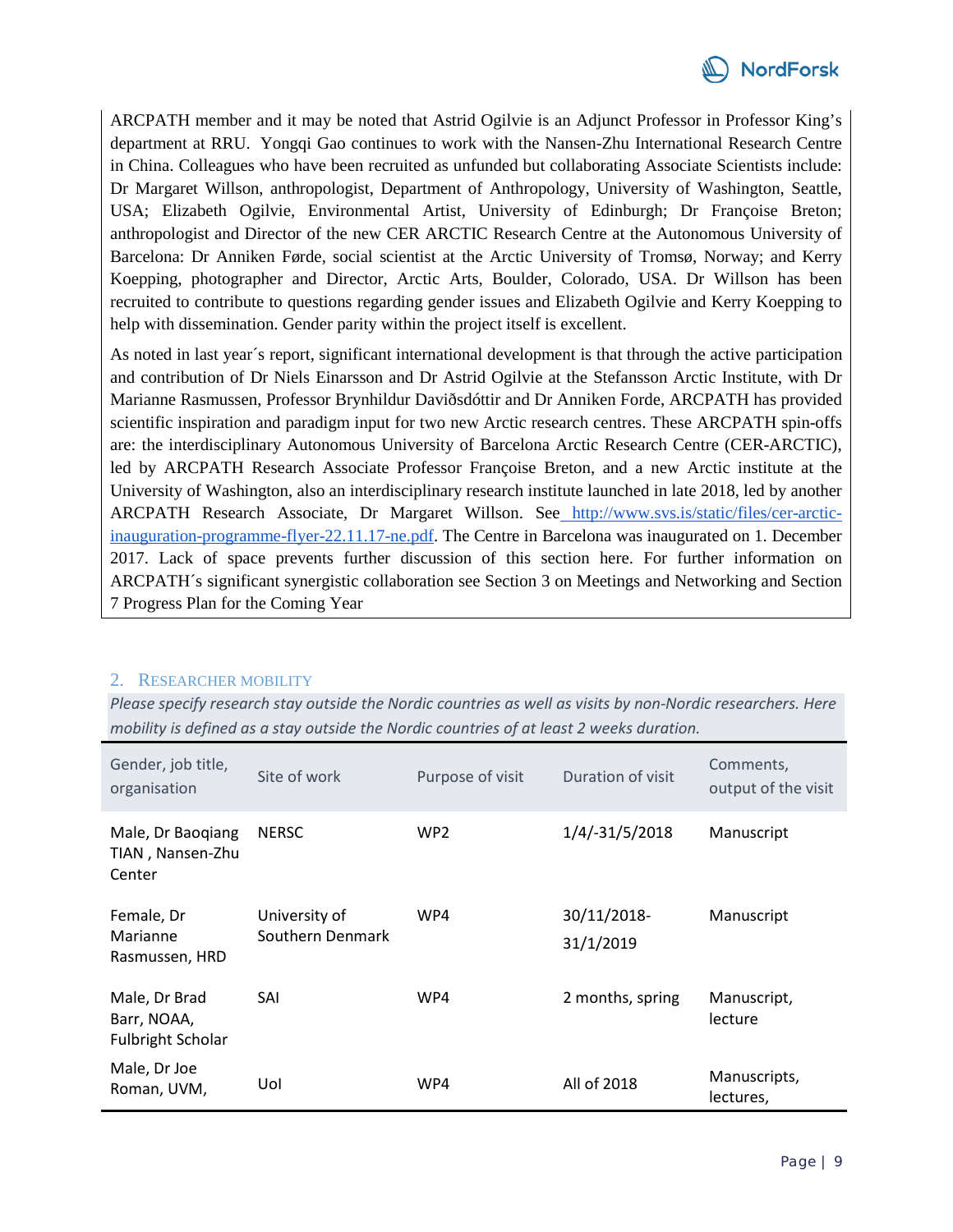

| <b>Fulbright Scholar</b>            |                                        |         |                 | workshops,<br>research<br>proposals |
|-------------------------------------|----------------------------------------|---------|-----------------|-------------------------------------|
| Female, Dr<br>Francoise Breton,     | SAI and UoI Húsavík                    | WP4/WP5 | 3 weeks, summer | Fieldwork data,<br>manuscript,      |
| Director, CER-<br>ARCTIC, Barcelona |                                        |         |                 | <b>lectures</b>                     |
| Female, Dr Astrid<br>Ogilvie, SAI   | Climatic Research<br>Unit, Norwich, UK | WP1     | 18-22 July 2018 | Manuscript                          |
| Female, Dr                          | INSTAAR,                               | WP1     | 19/11/-31/12/   | Manuscript                          |
| Astrid Ogilvie,                     | Univ. of Colorado                      |         | 2018            | Grant proposal                      |
| SAI                                 | <b>Boulder</b>                         |         |                 |                                     |

|                                          | Female | Male |
|------------------------------------------|--------|------|
| Number of visiting months by gender      | 4.25   | 16   |
| Number of visiting researchers by gender |        |      |

# 3. RESEARCHER TRAINING AND EDUCATION

# *Please list the number of recruited PhD and Post Docs, both Nordic and non-Nordic is asked for.*

|                                             | Female | Male |
|---------------------------------------------|--------|------|
| Number of Nordic PhD students recruited     |        |      |
| Number of non-Nordic PhD students recruited |        |      |
| Number of Nordic Post Docs recruited        |        |      |
| Number of non-Nordic Post Docs recruited    |        |      |

# **Specify the number of PhD degrees achieved at the Centre in reporting period.**

|                                | Female | Male |
|--------------------------------|--------|------|
| Number of PhD degrees achieved |        |      |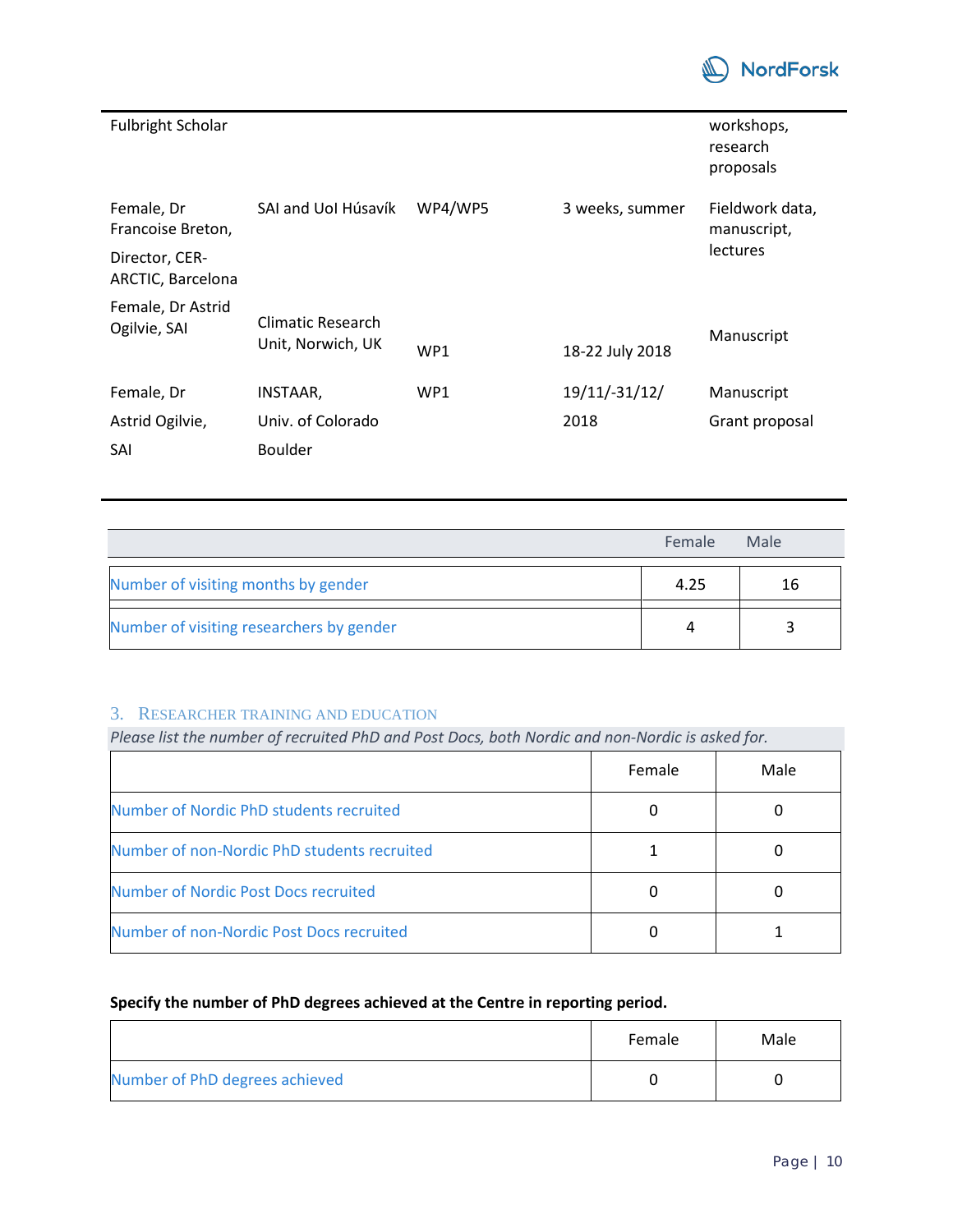

#### 4. MEETINGS AND NETWORKING

*Please describe briefly any major meetings, workshops, conferences or other events organised by the NCoE* 

Significant dissemination and networking events included: the *International Symposium Arctic-East Asia Climate Research: Observations, Modelling, Teleconnections and Predictions i*n Beijing, China, October 16-17 2018 with 31 talks and more than 100 participants (organised by Yongqi Gao); the *Seasonal School in Climate and Extreme Weather Events: Benefits of Better Understanding of Climate Teleconnections* in Tbilisi, Georgia, 27 August-2 September 2018 (organised by Yongqi Gao). Two separate panel presentations were given at the Arctic Circle Assembly conference held in Reykjavík, Iceland during 18-21 October 2018. One was on the topic of changes in sea ice and effects on coastal communities, entitled *Out of Ice.* This title was taken from the film and the book launched at this event by Elizabeth Ogilvie, ARCPATH and SAI affiliate. In the spirit of the synthesis of art and science ARCPATH presentations were given by Astrid Ogilvie and Níels Einarsson. (Organisers: Elizabeth Ogilvie, Astrid Ogilvie and Níels Einarsson). The other ARCPATH session at the Arctic Circle was entitled *The Value of Arctic Marine Ecosystem Services*. This session was chaired by Professor Brynhildur Daviðsdóttir and had three speakers from the core ARCPATH team: Tom Barry, Executive Secretary, CAFF, on *Arctic Ecosystem Services*; Laura Malinauskaite, PhD Candidate, UoI on *The Economic Valuation of Ecosystem Services of Whales in Faxaflói Bay*; David Cook, Post-Doctoral Researcher, UoI: *Classifying and Valuing Ecosystem Services Sourced from Whales*. The other two speakers were a Fulbright Scholar from the USA, Joseph Roman, Associate Professor at the University of Vermont ( now affiliated with ARCPATH) who spoke on *Assessing Regulation and Supporting Services Derived from Whales*; and Ståle Navrud, Professor at the Norwegian University of Life Sciences who spoke on *Valuing Marine and Coastal Ecosystem Services in Arctic Areas for Policy Use*. The Arctic Circle Assembly is a significant dissemination event with more than 2000 delegates present including scientists, government representatives and stakeholders from Arctic communities.

Another important event in 2018 was the ARCPATH summer school held in Norheimsund near Bergen, Norway, during 30 June-6 July entitled *Climate Teleconnections and Predictions: Past, Present and Future.* This was held in conjunction with the project CONNECTED which is a Chinese-Norwegian partnership in climate teleconnection and prediction which supported by the Norwegian Agency for International Cooperation and Quality Enhancement in Higher Education led by Professor Tore Furevik from the University of Bergen. Some 30 graduate students attended (from Norway, China, France and Germany) and presentations were given by ARCPATH members: Yongqi Gao, Astrid Ogilvie, Noel Keenlyside, Shuting Yang and Francis Counillon.

A marine mammal field course led by Marianne Rasmussen was held at the Research Centre in Húsavík, Iceland from 3-13 June 2018 with 15 graduate students from 12 countries. A guest lecture was given by ARCPATH affiliate Françoise Breton. The Summer Course is a field course on the fundamentals of a suite of field methodologies used in the study of free-ranging cetaceans (whales and dolphins). Students received lectures on the diverse assemblage of dolphins and whales off Húsavik, as well as learning the theory and practice of the use of each of the different cetacean research methodologies.See [http://rannsoknasetur.hi.is/summer\\_course](http://rannsoknasetur.hi.is/summer_course)

The Annual Vilhjálmur Stefansson Memorial lecture was held at the University of Washington (UW)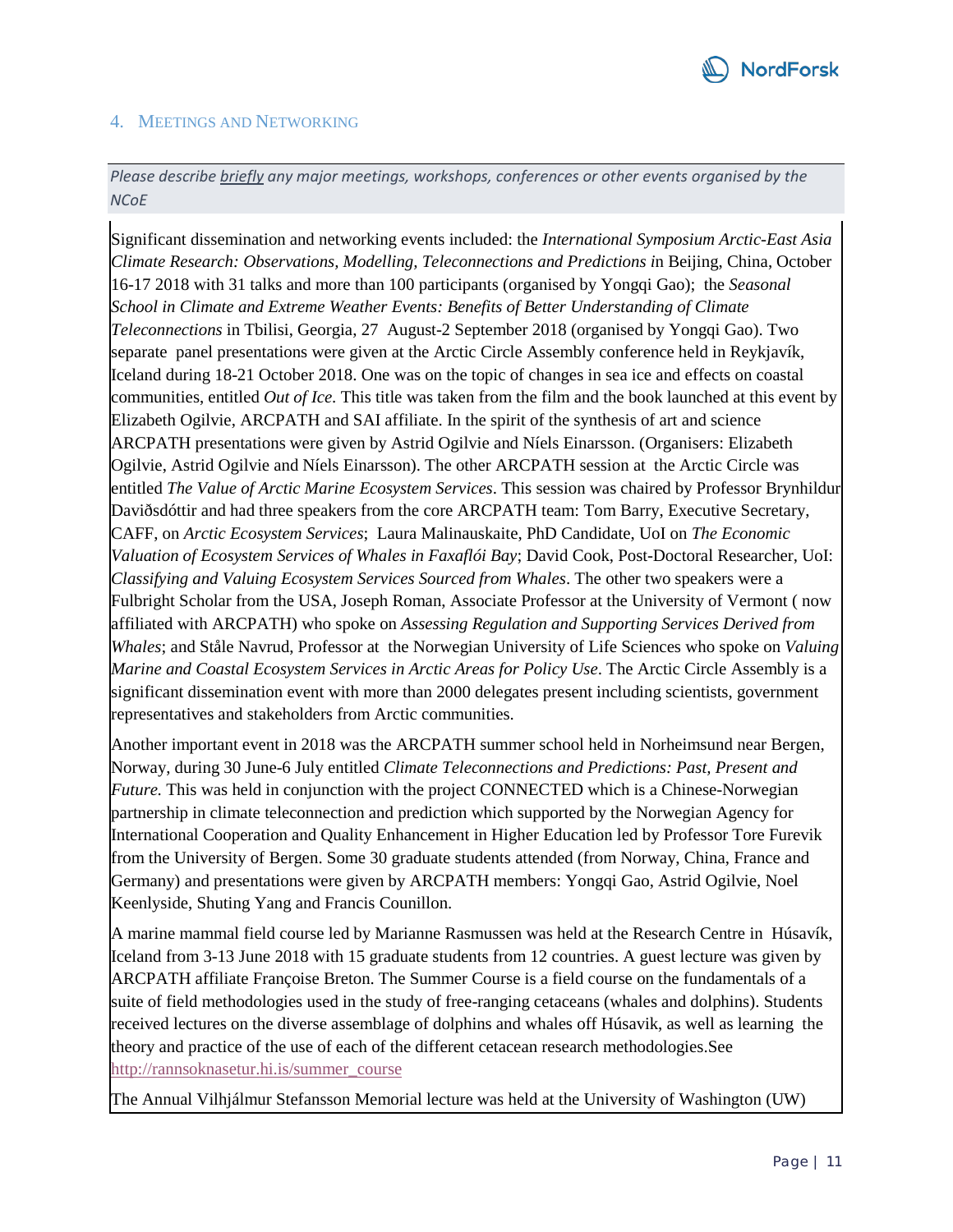

Seattle, on 5 December 2018. The invited speaker was Leslie King, ARCPATH international member. The title of her lecture was *Learning from Northern Peoples*. The event was organised by Níels Einarsson, Astrid Ogilvie and Ross Virginia of Dartmouth College in partnership with colleagues at the UW, in particular Margaret Willson, ARCPATH affiliate, who is spearheading a new Arctic Centre at UW in partnership with ARCPATH. In conjunction with this event there were networking meetings with a number of UW institutes and departments. Also at this same time there was an inception meeting/workshop for the project *Northern Knowledge for Resilience, Sustainable Environments and Adaptation in Coastal Communities* (NORSEACC) recently funded by the Social Sciences and Humanities Research Council of Canada with Leslie King as PI and Astrid Ogilvie as Co-PI. While still in the planning stage this project was mentioned in earlier reports as having close synergy with ARCPATH and continuing ARCPATH goals. We are pleased to note the funding of this project. At this time it was also decided that Margaret Willson would spearhead a networking proposal to the new NSF call on *Navigating the New Arctic* and Astrid Ogilvie, Leslie King and Níels Einarsson would submit a full proposal [https://www.nsf.gov/pubs/2019/nsf19511/nsf19511.htm.](https://www.nsf.gov/pubs/2019/nsf19511/nsf19511.htm) See Section 7 below.

# 5. INFRASTRUCTURE AND DATA POLICY

*Please give a short description of infrastructure use and needs, including coordination and organisation both within the NCoE and with non-Nordic stakeholders. Please outline the sharing of infrastructures. Please briefly describe schedule and the progress of open data policy within the NCoE.* 

During the third year of ARCPATH, the partners have continued to use their institutional and/or national infrastructures to compile climate and marine data for integrated analysis, assimilation into models and intercomparison with model projections. The same infrastructures are used to store the new datasets resulting from these analysis and modelling activities, in accordance with the data policies of their organisations.

ARCPATH will, as part of its Open Science pilot, establish a data catalogue offering open access to datasets generated in the project. This pilot will adhere to standard metadata and data formats for geoscientific datasets, in line with recommendations from INSPIRE and EC. Work on assessing candidate tools for implementing the ARCPATH data catalogue has started, as described above (Part 1, Sec 4(c)). The catalogue will then be established and populated with metadata records describing the dataset generated by ARCPATH. These metadata will, among others, include description of parameters, units, accuracy, data licenses and links for data access.

ARCPATH partners use their national and institutional infrastructures for generating climate model projections, and for storing and analysing the model results. Partners also use these infrastructures to compile climate and marine data for integrated analysis, conduct the analysis, assimilate observational data into models and intercomparison with model projections. The new datasets resulting from analysis and modelling activities within the project are stored by the same infrastructures, in accordance with the data policies of their respective organisations. National infrastructures can be shared by the institutions of that country, e.g. Norwegian ARCPATH partners all have access to advanced HPC facilities in the National Infrastructure for Research Data (NIRD), and can store data in among others, NIRD and the Norwegian Marine Data Centre (NMDC).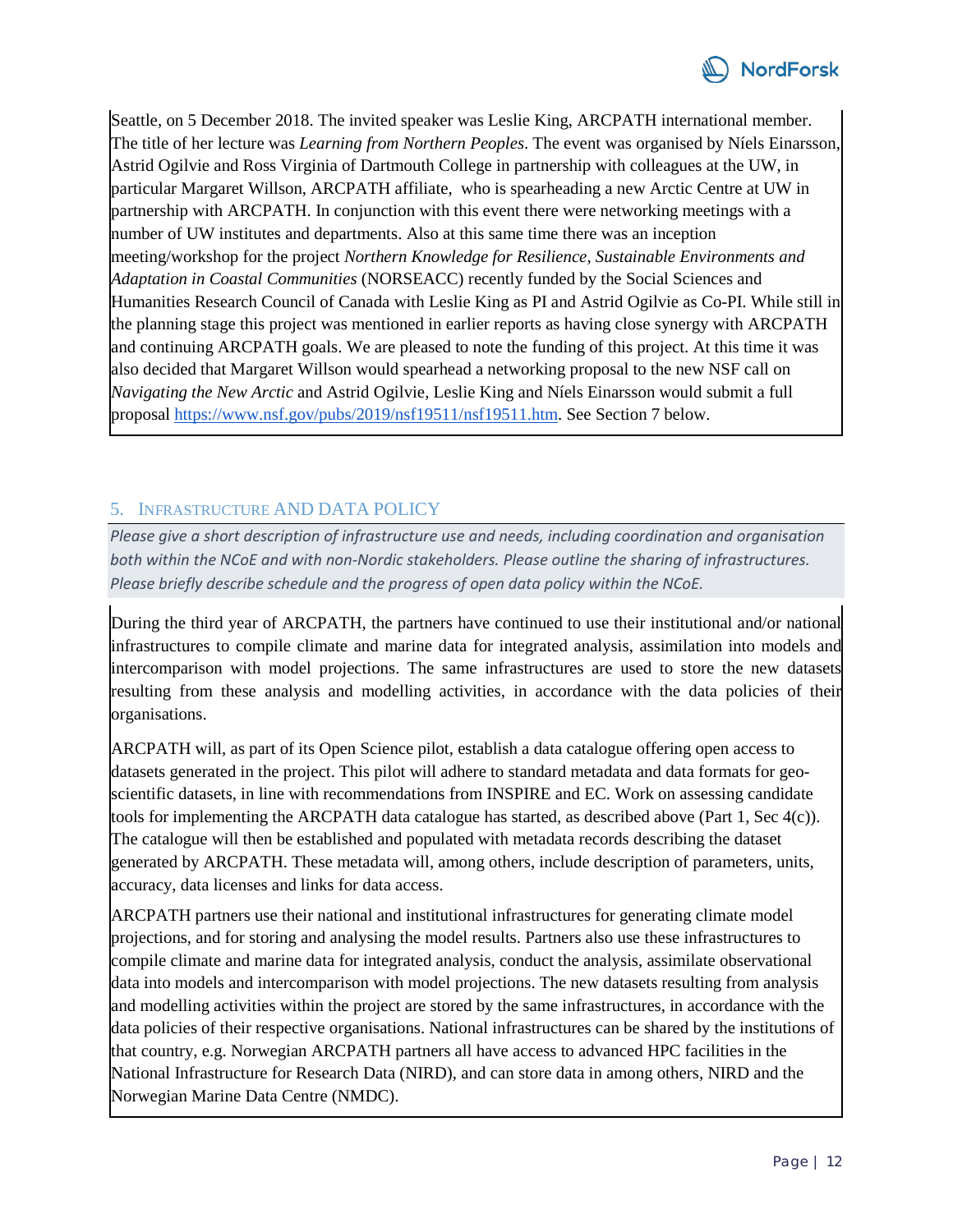

All partners are committed to making ARCPATH datasets publicly available without undue delay and at the latest after the Project has been concluded. The datasets will be registered in the ARCPATH data catalogue, which is being developed at NERSC. For the data catalogue, we have chosen the open source data management system CKAN (Comprehensive Knowledge Archive Network). The CKAN open source community offers numerous extensions that can be used as-is or adapted to implement customised functionality for the targeted user communities. This allows for setting up a fully functional data catalogue with reasonable effort and include more features as needed by developing own plugins or install additional community plugins. As partners generate new datasets in the Project, these will be registered in the ARCPATH data catalogue with links providing data access for other scientists and stakeholders.

# 6. GOVERNANCE

*Please describe the governance of your Centre over the Programme period briefly. Emphasis should be on joint Nordic management and its development in the Centre.* 

Reflecting the project's focus on gender equality the project is managed in equal part by the Project Leader Yongqi Gao and Co-Leader Astrid Ogilvie. Kjetil Lygre is the Project Manager at NERSC. As is inevitable and necessary with such a large, interdisciplinary and and international project encompassing a stellar team, the project PIs also play a vital role in management. ARCPATH also has a designated management team (Yongqi Gao, Astrid Ogilvie, Níels Einarsson, Marianne Rasmussen, Noel Keenlyside and Torben Koenigk). The team is drawn from the Nordic countries of Norway, Iceland and Sweden) and an active international Advisory Board (Cecilia Bitz, Michael Bravo, Lawrence Hamilton and Burkhardt Rockel). Here it may be noted that Professors Hamilton and Rockel attended the 2018 ARCPATH annual meeting and gave presentations with a focus on synthesis. As ARCPATH is also led from SAI, Níels Einarsson, the Director of SAI, plays a significant management role. At SAI we are also assisted by the Office Manager, Lára Ólafsdóttir. All ARCPATH team members undertake project dissemination and a democratic approach ensures that all ARCPATH members - whether senior scientists, post doctoral researchers or graduate students - have a voice that can be heard. Specific management duties during 2018 included events such as the annual meeting held in Bergen, Norway, during 6-7 September. The emphasis was placed primarily on project synthesis (Organisers: Kjetil Lygre, Astrid Ogilvie and Yongqi Gao) as well as the organisation of significant dissemination and networking events. These are discussed in Section 3 above. The project report for 2017 was written by Astrid Ogilvie with significant input from Yongqi Gao, Kjetil Lygre, Níels Einarsson, and with contributions from all ARCPATH members. The ARCPATH communication plan was written by Astrid Ogilvie and Leslie King, with valuable input from: Níels Einarsson; Torben Koenigk; Laura Malinauskaite; and David Cook. All ARCPATH members have an opportunity to read and comment upon such documents and the annual reports. The annual report for 2018 has been written and edited by Astrid Ogilvie with significant writing input from Níels Einarsson. Leslie King contributed much to comments on synthesis and Yongqi Gao and Torben Koenigk in particular provided the climate information. All ARCPATH team members have contributed specific information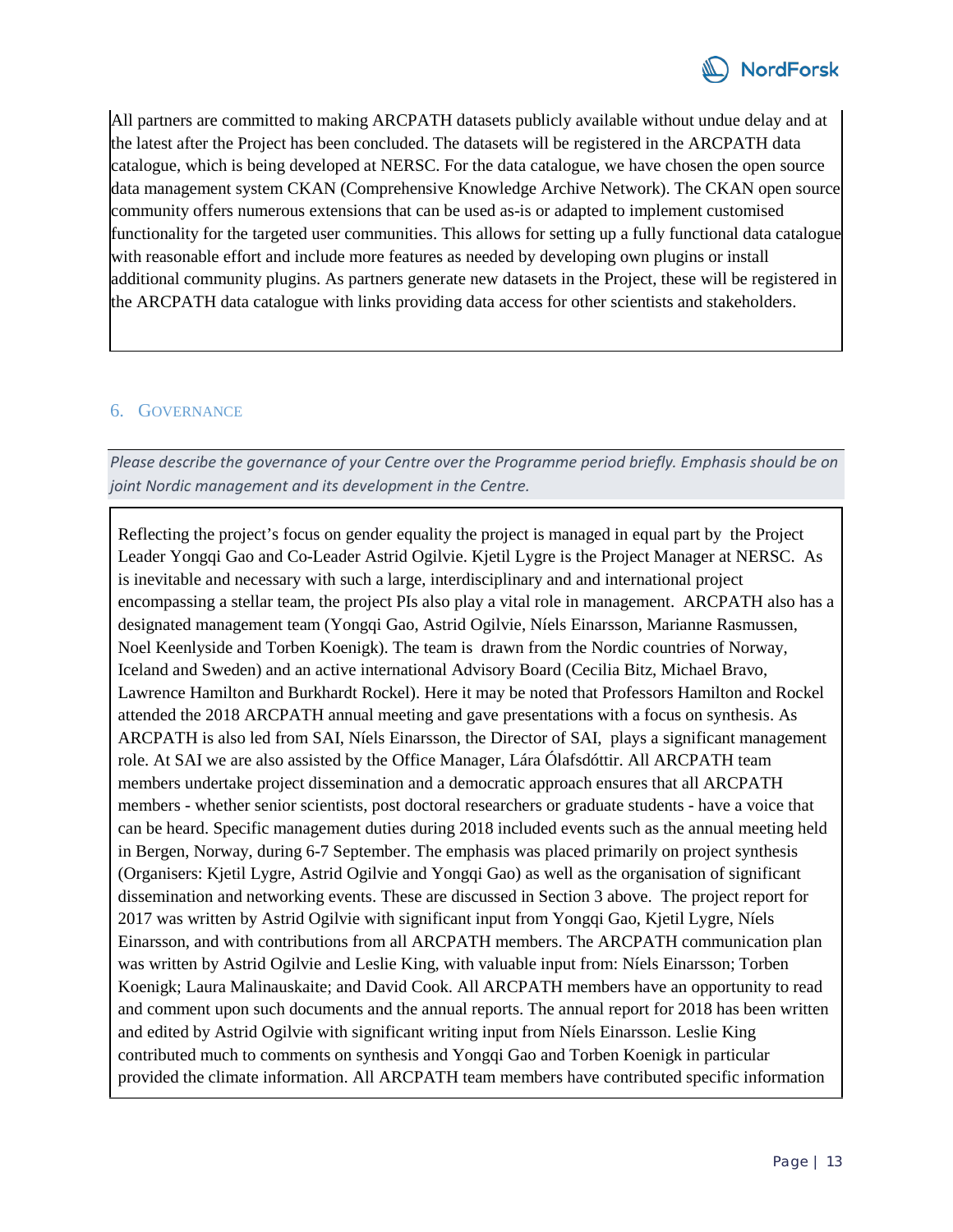

on their publications and activities. The Project Manager, Kjetil Lygre, has finalised the report. ARCPATH websites are maintained and updated [www.ncoe-arcpath.org](http://www.ncoe-arcpath.org/) and [http://www.svs.is/en/projects/arcpath.](http://www.svs.is/en/projects/arcpath)

## 7. OUTPUT AND DISSEMINATION OF RESEARCH

*Report the output of the research, e.g., publications. The table is for publications, reports and outreach activities with the main activities/collaboration where the NCoE research has contributed. Also, report the number of Open Access publications. Please attach a complete publication list (see attached format file Publication Report Format 2014)*

| Peer-reviewed Publications / of which Open Access                                                                                                                                                                                                                                                                                                                                                                                                                                                                                                                                                                                                                                                                                                                                                                                                                                                                                                                                                                                                                                                                                                                                                                                                                                                                                                                                                                                                            | 11/8                                                                         |
|--------------------------------------------------------------------------------------------------------------------------------------------------------------------------------------------------------------------------------------------------------------------------------------------------------------------------------------------------------------------------------------------------------------------------------------------------------------------------------------------------------------------------------------------------------------------------------------------------------------------------------------------------------------------------------------------------------------------------------------------------------------------------------------------------------------------------------------------------------------------------------------------------------------------------------------------------------------------------------------------------------------------------------------------------------------------------------------------------------------------------------------------------------------------------------------------------------------------------------------------------------------------------------------------------------------------------------------------------------------------------------------------------------------------------------------------------------------|------------------------------------------------------------------------------|
| Non-peer-reviewed Publications / of which Open Access                                                                                                                                                                                                                                                                                                                                                                                                                                                                                                                                                                                                                                                                                                                                                                                                                                                                                                                                                                                                                                                                                                                                                                                                                                                                                                                                                                                                        | 0                                                                            |
| <b>Reports</b>                                                                                                                                                                                                                                                                                                                                                                                                                                                                                                                                                                                                                                                                                                                                                                                                                                                                                                                                                                                                                                                                                                                                                                                                                                                                                                                                                                                                                                               | 1                                                                            |
| Invited conference presentations                                                                                                                                                                                                                                                                                                                                                                                                                                                                                                                                                                                                                                                                                                                                                                                                                                                                                                                                                                                                                                                                                                                                                                                                                                                                                                                                                                                                                             | 11                                                                           |
| Conference presentations, oral / poster                                                                                                                                                                                                                                                                                                                                                                                                                                                                                                                                                                                                                                                                                                                                                                                                                                                                                                                                                                                                                                                                                                                                                                                                                                                                                                                                                                                                                      | $20 + 8$                                                                     |
| Number of appearances in media                                                                                                                                                                                                                                                                                                                                                                                                                                                                                                                                                                                                                                                                                                                                                                                                                                                                                                                                                                                                                                                                                                                                                                                                                                                                                                                                                                                                                               | 5                                                                            |
| Outreach and dissemination to the public<br>In cooperation with the CRESCENDO schools network (organized by the EU-H2020 project<br>CRESCENDO) Torben Koenigk gave two lectures (1 Feb 2018, 16 Oct 2018) to school classes<br>(Kunskapsgymnasiet Norrköping and Luleå Gymnasietskola) on Arctic climate change.<br>T. Koenigk: Climate Adaptation Meeting with Swedish Agencies, Gothenburg, 27 Oct 2018:<br>Kvantifiering av osäkerheter av regionala klimattrender och dess konsekvenser för<br>beslutsfattande om klimatanpassning<br>Laura Malinauskaite, 2018: Economic Valuation of Ecosystem Services of Whales.<br>Presentation at a board meeting of IceWhale - Icelandic Whale Watching Association.<br>Reykjavík, Iceland, October 2018.<br>Laura Malinauskaite, 2018: ARCPATH: Socio-Ecological Systems, Ecosystem Services and<br>Marine Mammals in the Arctic. Guest lecture in Environmental Economics. University of the<br>Iceland, April 2018.<br>David Cook, 2018: Lecture on theory of economic valuation, applications to whale<br>ecosystem services and ARCPATH activities. University of the Westfjords for the Coastal and<br>Marine Management Masters students, November 2018.<br>Marianne Rasmussen, 2018: Whale research in Skjálfandi Bay, Marine Protected Area<br>Symposium, Whales of Iceland, Reykjavik, Iceland<br>Marianne Rasmussen, 2018: Whale research in Skjálfandi Bay, Húsavík Whale Museum,<br>Húsavík, Iceland | 7<br>(+19 other (chairing of<br>sessions, panel<br>participations, lectures) |

#### **Outreach and Dissemination where the NCoE has contributed during the reporting period.**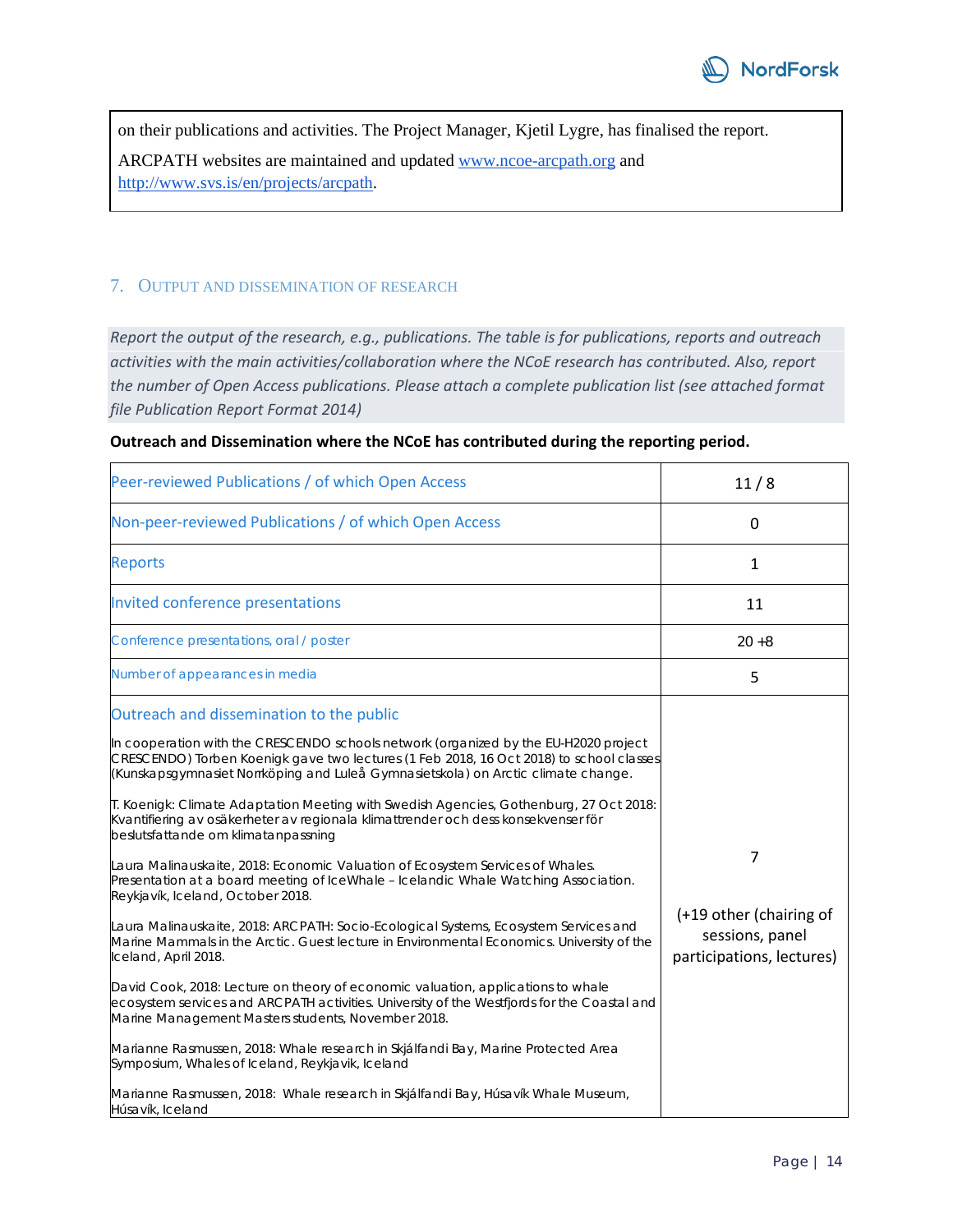

## 8. PROGRESS PLAN FOR THE COMING YEAR

*Please describe your plans for the next year of the NCoE, as well as foreseen challenges, and how to address them including concise risk analysis. Describe your plans to utilize and develop new technologies in your NCoE. Describe your Continuation Strategy (new plans for cooperation beyond the funding period).*

ARCPATH plans to perform decadal hindcast predictions (both global and regional) with updated external forcings (e.g., solar and aerosol forcings) from the CMIP6 (Coupled Model Intercomparison Project, Phase 6, https://www.wcrp-climate.org/wgcm-cmip/wgcm-cmip6). The prediction skill will be assessed and the contribution of external forcing to Arctic predictability will be quantified. ARCPATH will combine newly available observations from EU H2020 INTAROS (Integrated Arctic Observation System, http://www.intaros.eu/) using a dynamically consistent method to perform the decadal hindcast and future predictions.

The coming year will see a particular emphasis on the Greenland component of ARCPATH and the interlinkages between historical records, marine mammal migrations and ecosystem services as well as changes in climate and sea ice. Astrid Ogilvie has been invited to take part in an expedition to Disko Bay at the end of May 2019 organised by the Director of Education Abroad at the University of Colorado, Boulder and the Danish Institute of Institutional Relations (DIS). The expedition will focus on the Illulisat and Disko Bay areas. DIS has close collaboration with the Arctic Station, an environmental research facility on Disko Island. This ties in well with the expanded focus in WP4 on Aasiaat on the southern shore of Disko Bay. Fieldwork in the form of interviews and socio-cultural surveys will be undertaken there in 2019. Particular efforts are being made to ensure ARCPATH cooperation beyond the funding period. Four examples may be given. A proposal led by Torben Koenigk and including the ARCPATH partners Yongqi Gao, Astrid Ogilvie, Níels Einarsson and Marianne Rasmussen as well as new partners from Japan and elsewhere entitled *Impacts of Climate Change on Ocean Systems and Society: Mitigation Pathways and Adaptation Options for Sustainability (OSMOSIS)* was recently submitted to the Belmont Forum call [\(http://www.jpi-oceans.eu/news-events/news/belmont-forum-future-earth-and-jpi-oceans-co](http://www.jpi-oceans.eu/news-events/news/belmont-forum-future-earth-and-jpi-oceans-co-branded-collaborative-research-action)[branded-collaborative-research-action\)](http://www.jpi-oceans.eu/news-events/news/belmont-forum-future-earth-and-jpi-oceans-co-branded-collaborative-research-action). ARCPATH researchers also participated strongly in a Horizon 2020 application submitted in February 2019 and entitled *Justice in the Arctic* (JUSTNORTH) and led by the University of Uppsala including two work packages by ARCPATH members. One on fisheries and equity issues led by Níels Einarsson and Catherine Chambers and one on whale tourism and governance issues led by Níels Einarsson and colleaguess at the ARCPATH spin off CER Arctic Research Centre at the Autonomous University of Barcelona. SAI Senior Scientist and Professor Edvard Huijbens will also play a significant role in leading the project. In early March 2019 a proposal was submitted to the NSF "Navigating the New Arctic" call by Astrid Ogilvie (as PI) and with Leslie King and Marianne Rasmussen as Co-PIs. Níels Einarsson, Janne Flora, Anniken Førde and Elizabeth Ogilvie are named Consultants. Also as Co-PI is Joe Roman, Fulbright Fellow in Iceland, currently collaborating with ARCPATH colleagues on whale biology and ecology and ecosystem services. Two postdoctoral researchers currently working with Aran Mooney, a whale biologist currently collaborating with Marianne Rasmussen, are also named on this proposal. Noel Keenlyside, Yongqi Gao and Torben Koenigk provided letters of support as unfunded collaborators. As with ARCPATH, the geographical focus is Iceland, Norway and Greenland - within the wider Arctic and Subarctic context. The title of the project is: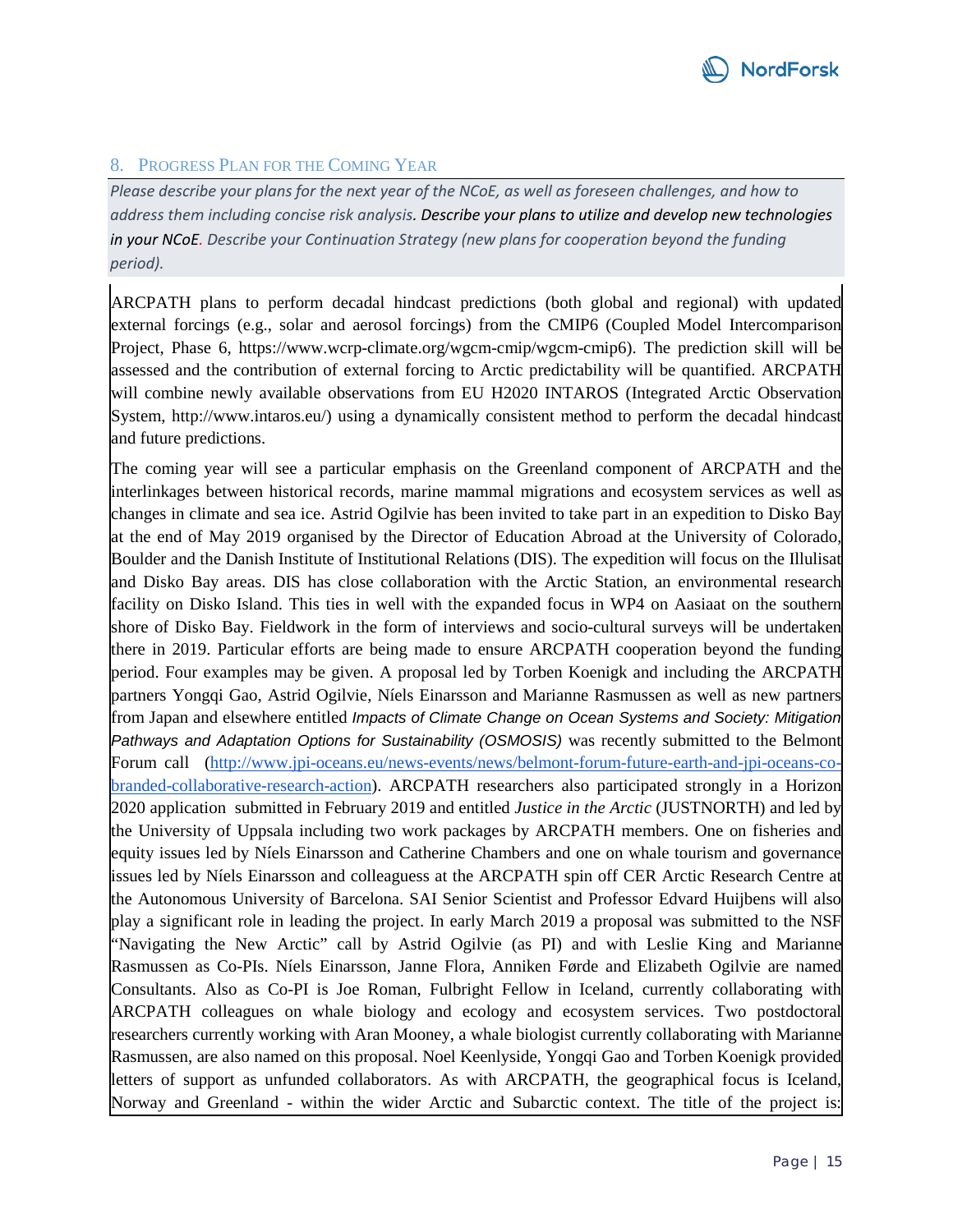

# *Observations and Responses: Convergent Challenges in the Arctic and Subarctic (ORCCAS)*.

In September 2017, the Icelandic Arctic Cooperation Network (IACN) and the Arctic University of Tromsø (UiT) applied for an "Arctic Research and Studies" mobility grant to establish long-term cooperation and initiate a project addressing "Risks in the Arctic". By June 2018 a permanent partnership between UiT, IACN, the Icelandic Coast Guard, the Arctic Safety Centre, the University of Svalbard (UNIS), the University of Iceland, the Centre for Arctic Policy Studies, and the Arctic Technology Centre in Sisimiut was established to develop a project entitled *Resilience Assessment and Management: Toward a Resilient Tourism Infrastructure in the Arctic (RAMTIA)*. This spin-off project from ARCPATH focuses on, among other things, the fact that, over the last few years, almost every coastal community located in the North Atlantic region has seen a very substantial increase in the number of visiting cruise ships. Lack of infrastructure, harsh physical conditions and remoteness are only a few of the challenges related with Arctic shipping. In March 2019 the RAMTIA partnership applied to NORA (Nordic Atlantic Cooperation) for further funding.

A recently-funded (by the Social Sciences and Humanities Research Council - SSHRC) ARCPATH spinoff project is *Northern Knowledge for Resilience, Sustainable Environments and Adaptation in Coastal Communities (NORSEACC)* with Leslie King as PI and Astrid Ogilvie as Co-PI. NORSEACC will be conducted simultaneously in four countries over four years. The research aims to increase knowledge concerning the consequences of climate and social changes and to use that knowledge to create strategies to respond to these challenges.

#### 9. SUCCESS STORIES AND UNEXPECTED RESULTS

*Please shortly describe any major success stories or unexpected results of your NCoE and how they contribute to the overall aims of the Arctic Programme, and what they have learned from successes and challenges. The Programme Memorandum is the reference document when assessing the success.* 

An unexpected aspect of ARCPATH is the collaboration we have begun with environmental artist Elizabeth Ogilvie and photographer Kerry Koepping. Through their efforts incorporating various media outputs we are able to provide outreach and dissemination in a way that we could not have envisaged at the start of the project. There has also been a two-way process with this collaboration. Thus, ARCPATH has contributed a physical science element to Elizabeth Ogilvie's book *Out of Ice* with a chapter on the basics of sea ice by Astrid Ogilvie (with input from Noel Keenlyside).

Below we outline a few examples of ARCPATH´s many success stories.

Blue whales have increasingly been moving north and currently come into Skjálfandi Bay every summer in June. We now have a photo-identification catalogue of 148 different individuals (Madsen, 2018; Madsen *et al*., 2019) and for the first time we have matches of the same blue whales sighted off Svalbard and from Húsavík. This possible shift might be due to warming Arctic waters and climate change. It has been suggested earlier that blue whales are moving even further north for this reason. An important input for this part of ARCPATH is that data collection has been completed for a PhD project with a whole year of c-pod data from Skjálfandi Bay and adjacent Eyjafjörður for harbour porpoise and white-beaked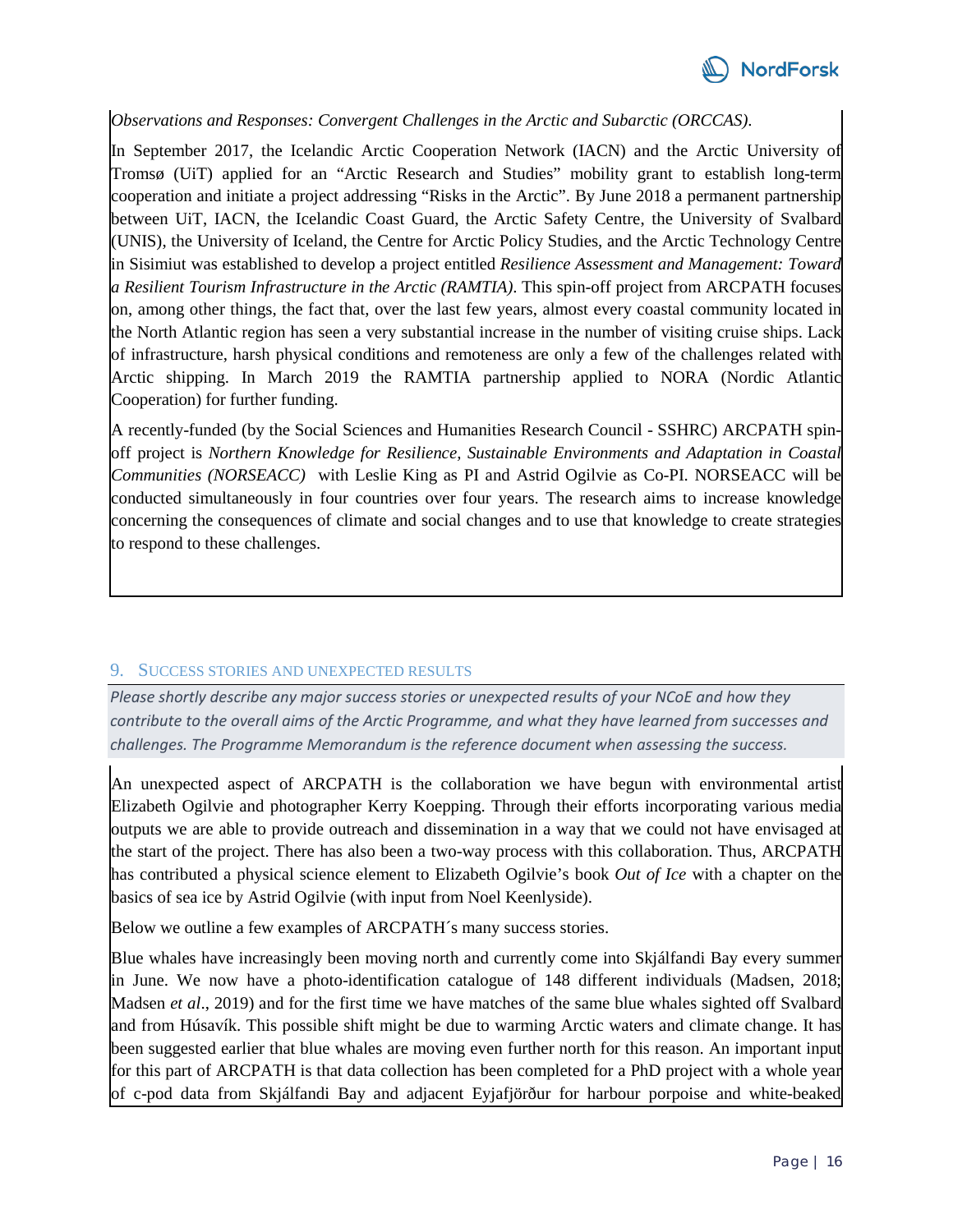

dolphin abundance. These data are currently being analyzed.

We are finding that fisheries policy is a key driver of change in fisheries-dependent coastal communities. We are thus focusing on the social, cultural, environmental and economic externalities related to the introduction of the ITQ system, concentrating on Icelandic fisheries (but also considering Norway) and how this management model continues to impact people's livelihoods and human development in fishing villages, especially in terms of opportunities of small-scale and local actors regarding fishing rights. One common outcome of ITQ systems is the consolidation of fishing rights or quotas in large companies and away from small communities. This can lead to decreased access for newcomers, reduced training opportunities for youth on the remaining vessels, and increased cost of quotas as a limited commodity. The lack of job opportunities in the fishing sector causes increased rates of outmigration by youth and women, which threatens the resilience of those communities. At the same time, we are seeing that there continues to be an interest from youth in taking part in fisheries livelihoods and, at the same time, local governments are looking for options for the renewal of the fisheries workforce.

We have continued to collaborate with a number of Nordic partners in building on the successful preparatory phase of the ARCPATH spinoff project RAMTIA – *Resilience Assessment and Management: Toward a Resilient Tourism Infrastructure in the Arctic*- with a focus on measures to tackle and reduce risks related to Arctic shipping, specifically impacts of growing marine tourism activities on local communities. The overall objective is to improve tourism critical infrastructure resilience in Arctic natural and man-made hazards through a holistic interdisciplinary approach to resilience assessment. Outcomes of the project will have direct implications for future assessment of risk and perceptions thereof, with further implications for sustainable policy making in the Arctic.

In 2018, through WP5 in particular, ARCPATH has taken a special turn towards a focus on young people and women, intergenerational equity and gender equality to inform better governance models. This also includes contributing to the Arctic Council project Gender Equality in the Arctic (GEA) the aim of which is to raise visibility and understanding of the importance of gender-issues in the Arctic, to identify priorities and concrete strategies for increased diversity and gender balance in policy- and decisionmaking processes and to provide information to facilitate sustainable policy making for the future.

Regarding high resolution global modelling: The final EC-Earth CMIP6 has now been finalized and long pre-industrial simulations and historical simulations between 1850 and 2015 have been performed. We worked on the method to initialize the observed sea ice across our five different ice thickness categories in EC-Earth. This method will be used for both the predictions in standard resolution in WP2 and the high resolution predictions in WP3. High-resolution simulations with EC-Earth from 1950-2014, which have been performed in the EU-project PRIMAVERA, have been analyzed for ARCPATH purposes for the Arctic regions. They indicate a stronger and more realistic deep-water convection in the Labrador Sea, an improved position of the Gulf Stream, enhanced northwards ocean heat transport, and consequently slightly reduced and more realistic sea ice conditions in the Barents and Greenland Seas. Further, the effect of implementing a sophisticated melt-pond scheme into the EC-Earth model has been tested in both standard and high resolution.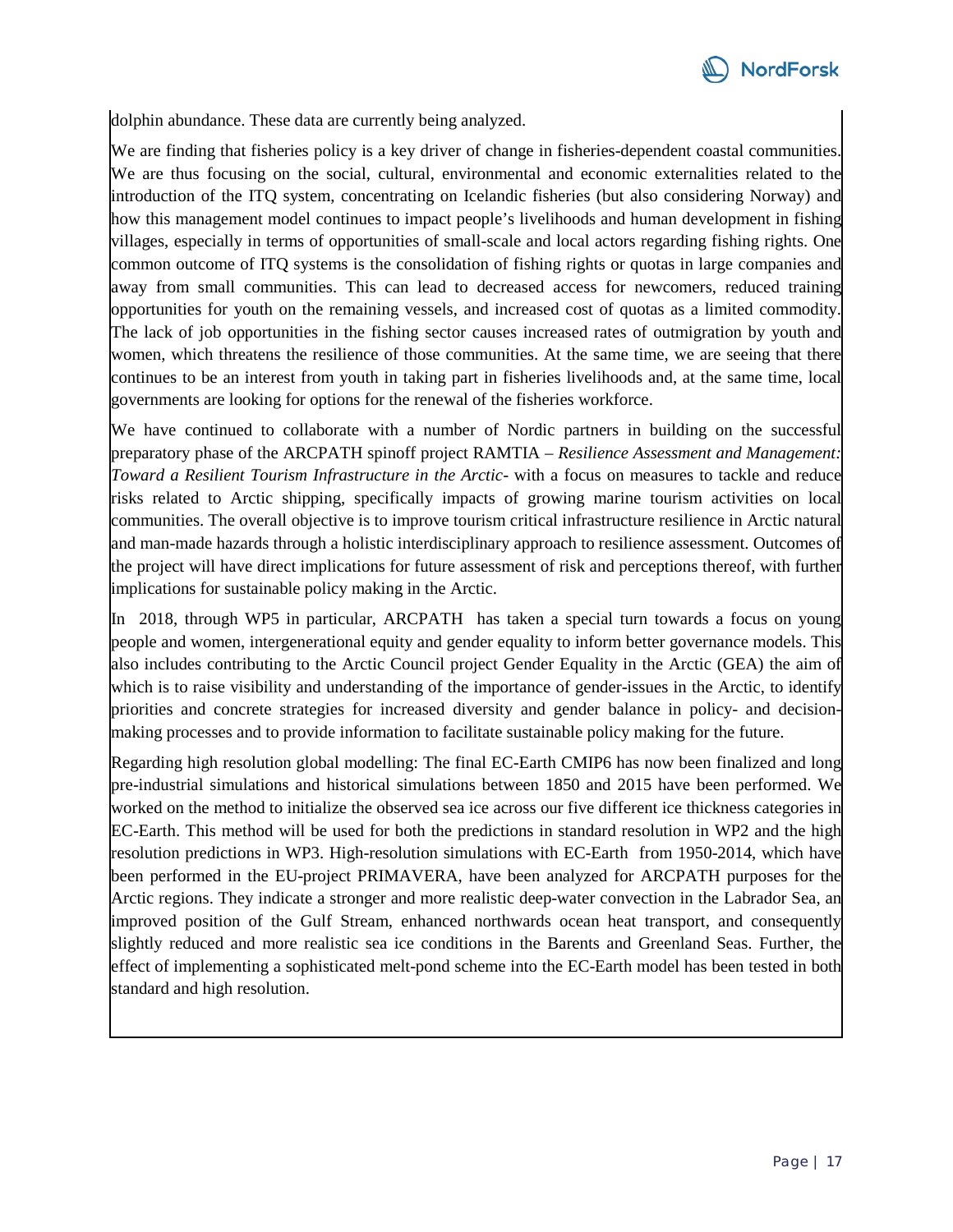#### 10. STAKEHOLDER INVOLVEMENT

*Please identify the stakeholders and their role in the NCoE activities, describe the* 

*capacities of involvement in the NCoE and among the stakeholders. Describe communication methods and how the NCoE takes into account stakeholder's specific needs.* 

*Which internationally approved ethical guidelines does the NCoE apply in stakeholder involvement? How does the NCoE use stakeholders' feedback on the involvement process? Describe your plans for active learning and continuous improvement of evaluation practice in stakeholder involvement shortly.* 

ARCPATH results are being disseminated to three main groups: i) the research community (including students and fellow researchers) encompassing both the Nordic and international climate research community, as well as partners in ARCPATH working with environmental and socio-economic related research; ii) the general public; iii) stakeholders in local communities. In this regard, it is useful to define the term "stakeholder". The term suggests a person or persons with "something at stake". It is a modern term, not to be found in, for example, the two-volume *Shorter Oxford English Dictionary*. The online *Cambridge English Dictionary* gives two basic definitions: i) a person or group of people who own a share in a business; ii) a person such as an employee, customer, or citizen who is involved with an organization, society, etc., and therefore has responsibilities towards it and an interest in its success. It is felt that this latter broad definition resonates well with the ARCPATH concept of a stakeholder which could be defined thus: a person living in a specific location who has a strong interest in the community belonging to that location. It is her or his home and homeland; or, indeed, who does not necessarily live in the community but who still has some kind of "stake" in it. Thus, the interests of stakeholders do not necessarily always coincide. For example, a local person may not wish that a factory be built, or fishing rights sold from a community while a business person may see this as a strong investment or transaction potential.

ARCPATH focuses on three main research locations: Iceland - specifically the northwest and the northeast, particularly the Húsavík and Skjálfandi Bay area, but also the Westfjords and the southwest; Norway - specifically regions located in Troms county, such as Tromsø itself, areas close to the island of Skjervøy, also Andenes in the Vesterålen district of Nordland county; and Greenland - specifically the Scoresbysund/Ittoqqortoormiit region of East Greenland. A new focus is the Disko Bay area in west Greenland. ARCPATH stakeholders are the individuals who live in these communities or who have a significant interest in them. These include small-scale fishers, whale-watching operators, tourism business owners, hunters, seasonal workers, etc. For WP4 in particular, stakeholder engagement is an integral part of the methods applied in assessing the economic and socio-cultural values of cetaceans. In 2018, 34 semi-structured interviews with stakeholders were conducted in Húsavík, Iceland and Andenes, Norway.

As regards ethical guidelines it is possible to undergo training such as with the Collaborative Institutional Training Initiative (CITI) programme on Research Ethics and Compliance Training (see [https://about.citiprogram.org/en/homepage/\)](https://about.citiprogram.org/en/homepage/). Astrid Ogilvie has up-to-date CITY training. ARCPATH also takes into account guidelines such as the Principles for Conducting Research in the Arctic published by the Interagency Arctic Research Policy Committee (IARPC). This organisation emphasises five core principles: be accountable; establish effective communication; respect indigenous knowledge and cultures; build and sustain relationships; pursue responsible environmental stewardship (see [https://www.iarpccollaborations.org/principles.html\)](https://www.iarpccollaborations.org/principles.html).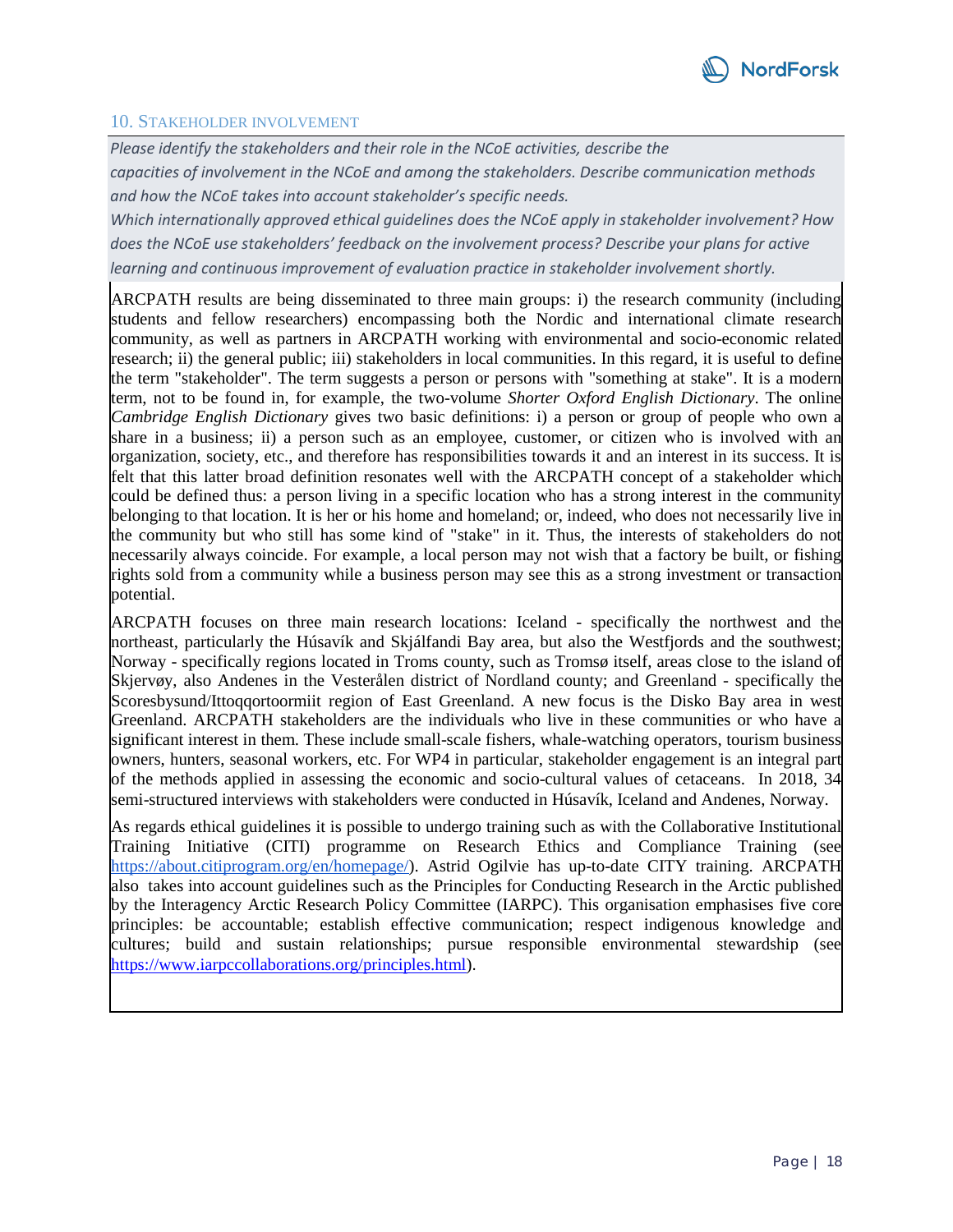

## 11. RELEVANCE FOR SOCIETY

*The principal objective of the Arctic initiative is to create pathways to action by strengthening the knowledge base for political decision making, education, industrial and human development. The Programme invites the full range of stakeholder communities, including politicians, industrial actors, public sector officials, educators, NGOs, and local communities, to take an active part in the creation of new integrative knowledge. Please describe how your NCoE contribute to this objective.*

This is a complex issue; we cannot simply approach our stakeholders with the attitude that we have a message that they need to heed. Certainly, we may indeed have factual information that is potentially of use to them, and of course we wish to impart this. But to go into a community with the attitude that we can tell them what they should be doing would be patronizing and asking for negative reactions. Adaptation is a local social process where research can help but it should not be assumed that it has all solutions. We try to have the attitude that we can learn from our communities as much as they can learn from us. Hence the value of "indigenous and local knowledge". Thus, for example, stakeholders in Húsavík and Andenes have been keen to share their views and help with the research, anticipating that this may help to inform marine governance, especially as related to management of whale-watching activities, shipping and industry. Nonetheless, we can assume that people in local communities will not read our scientific articles (although this assumption is not always correct). Hence it is pragmatic to deliver plain language summaries with our publications and to make our web and social media communications attractive and compelling. In presentations to conferences and meetings (such as the Arctic Circle Assembly) where there will be an audience composed of both academics and non-academics, we present basic concepts in non-specialist language before proceeding to specific examples. We will be looking into the possibility of translating core findings into local non-English languages. Our conference presentations are often aimed at a wider, more general audience and include attractive multi-media presentations in plain language. Our policy briefs will interpret our findings in order that they may be readily translated into action by policy-makers.

# 12. LONG-TERM EFFECTS ON POLICY

*What is the NCoE's contribution to the sustainable policy process and outcomes in the Arctic?* 

A primary objective of ARCPATH is to ensure that our findings are communicated to all relevant researchers and communities and to inform the public. As ARCPATH has a major focus on climate prediction an important objective is to provide new insights in this and to provide a better understanding of possible near-term future climate change. In conjunction with this, ARCPATH focuses on socioeconomic changes and it is equally important to inform communities of our findings regarding these. In an ideal world, we may also influence policy, and even if this can be a difficult and delicate matter, we have considerable opportunities to introduce policy relevant findings to such important Arctic governance stakeholders as the Arctic Council (AC), not least now that Iceland is taking over the chairmanship for two years, commencing in May 2019. A meeting introducing ARCPATH has already been held with the incoming Chair of the AC Senior Arctic Officials at the Stefansson Arctic Institute in September 2018. A further example is that the University of Iceland´s Institute for Economic Research is interested in using the results of the ARCPATH contingent valuation study in their report to the profitability of whaling in Iceland that will later be sent to the Icelandic government.

As regards results and findings it is very important to communicate in an appropriate manner. Language and presentations to the scientific communities take the usual scientific format but presentations to the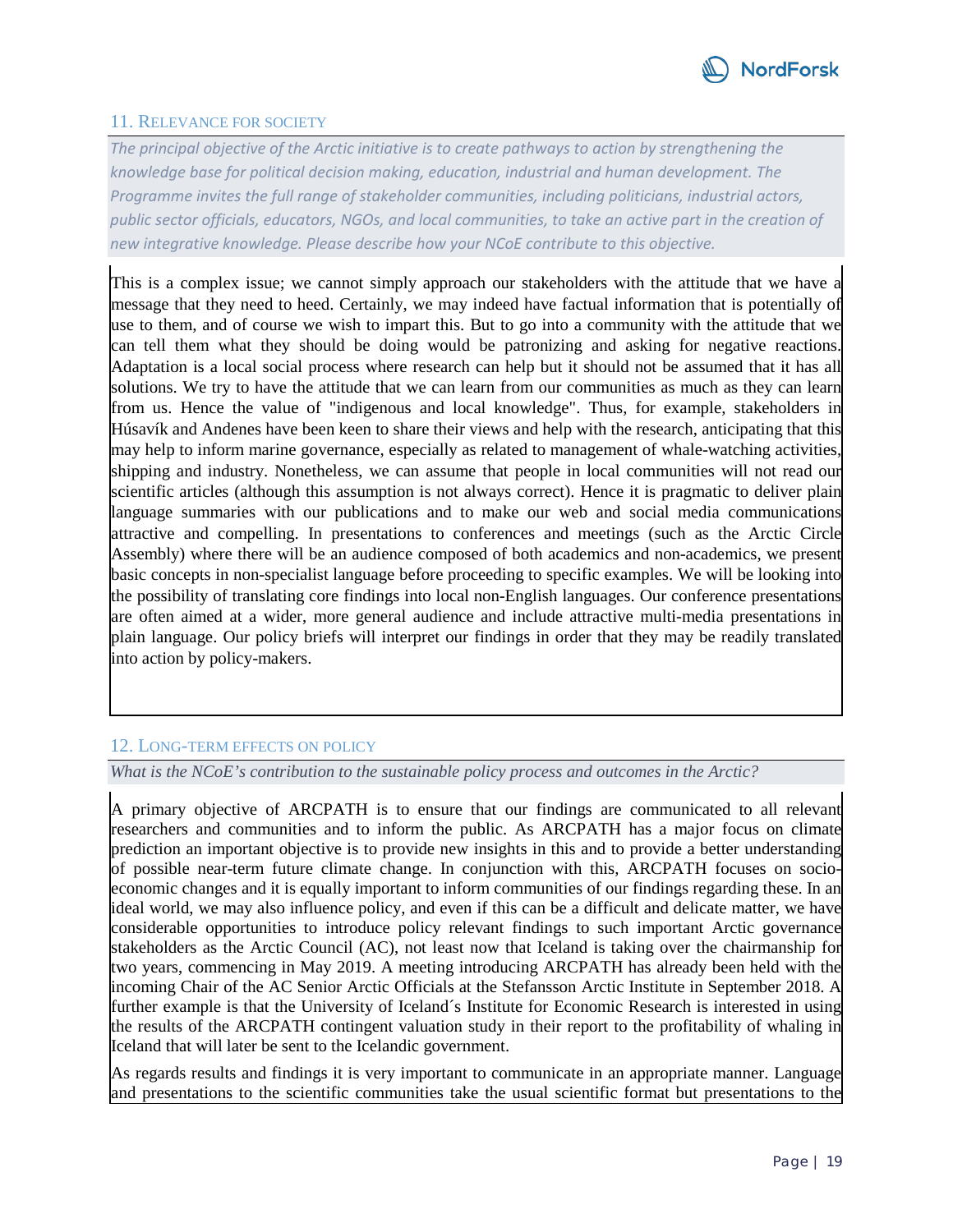

public and policy makers are communicated in very different, more accessible formats e.g., policy briefs, media releases, appearances in documentaries etc. While all team members present at scientific conferences, we also attend and speak at meetings with a more general audience e.g., the Arctic Circle Assembly and Arctic Science Ministerial Science Summit conferences.

ARCPATH methods of communication are: scientific papers; conference presentations; media releases; open lectures; websites; policy briefs; plain language summaries; brochures and flyers; blogs and social media posts, and university and school curriculum materials. We are also exploring novel ways of disseminating our information. Thus, we have teamed up with colleagues who are photographers and environmental artists. At the Arctic Circle conference in October 2018, for example, we organized an ARCPATH panel showcasing the film and book launch of Elizabeth Ogilvie's *Out of Ice* which document the implications of melting ice in the Arctic. We are also at an early stage of evaluating, updating, and using an existing multilingual (in 6 languages) web resource on humans and ecosystems in the Arctic, produced by the Stefansson Arctic Institute, Scott Polar Research Institute at Cambridge, Dartmouth College, the Arctic Centre in Rovaniemi and other partners, for public outreach. The plan would also be to add material in Russian, Spanish and Greenlandic (see [www.thearctic.is\)](http://www.thearctic.is/).

#### 13. PROGRAMME EVALUATION

*Send feedback to the NordForsk secretariat, Programme Committee, Scientific Advisory Board with affirmation, critique, suggestions, etc, to assist in Programme self-evaluation and development. How has the Arctic programme worked (organisation, cooperation etc.) from the point of view of your NCoE? Please include your views both on success factors as well as development potential.*

The opportunity to undertake interdisciplinary and cross-disciplinary synthetic research encompassing a wide variety of individual disciplines in the service of sustainable development in the Arctic is a pleasure and a privilege. Liaison with the NordForsk secretariat has been excellent and encouraging at all stages. As requested, feedback with regard to annual reporting to the Scientific Advisory Board will also be made here. Although very time consuming, it is felt that compiling such a report is a valuable exercise in many ways; it is satisfying for team members to reflect on progress that has been made both within the different disciplines involved and regarding synthesis, and to take stock of the different outputs produced by the team in terms of publications, presentations and outreach. The comment was made by the SAB that the report should be compiled and edited by one person. This is in fact the case (albeit with input from all team members) as noted above in Section 5 on Governance.

The ARCPATH team appreciates the time taken by the SAB to comment on the progress of the project. Just a few further clarifications may be made here: i) It was stated that the climate science reporting included much "jargon". Effort was made by the editor of the report to clarify technical terms as far as possible. However, if a comprehensive account of progress in the climate and sea-ice sections of the report is to be given then it is hard to avoid the use of technical terms without becoming overly simplistic; ii) It was suggested that the addition of a Project Manager would be beneficial. We have an excellent Project Manager (Kjetil Lygre) and have had for the duration of the project; iii) We note the comment regarding synthesis "the one concern here is that the report gives the appearance that the team is going to synthesize results when the study is near completion …". We do not understand how this impression has been given as, on the contrary, we constantly emphasize the importance of incorporating synthesis from the start of the project, and endeavour to do so. Communication and collaboration between all team members is excellent.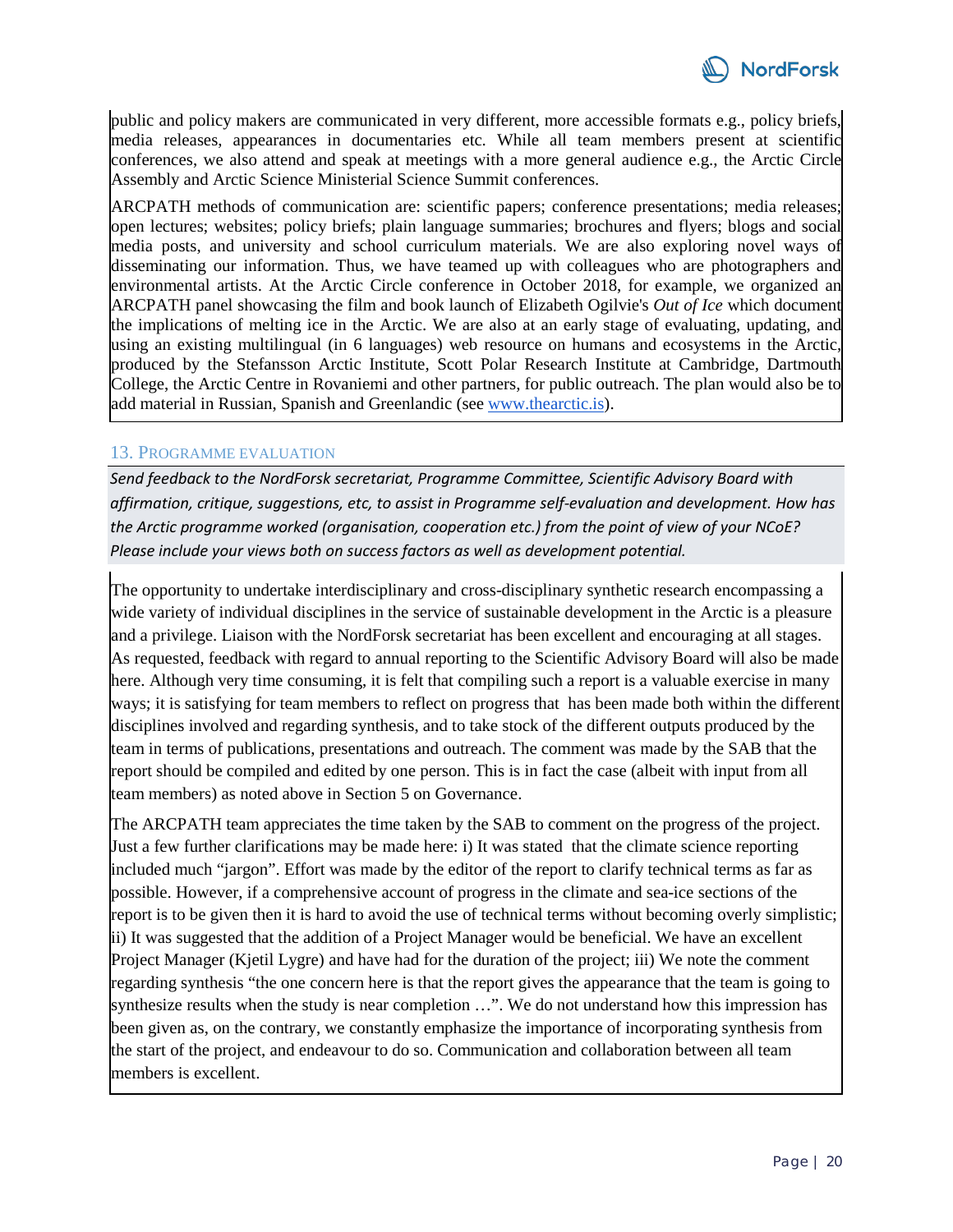

# Annual Reporting of Nordic Centres of Excellence Appendix 1.

# 14. STANDARD REPORT FORMAT OF ACADEMIC OUTPUT

| Title:                                                                                                                   | Author(s)                                                                                                                                                                 | Journal/Conference/Publisher                                                         | Publication<br>type | Open<br><b>Access</b>     |
|--------------------------------------------------------------------------------------------------------------------------|---------------------------------------------------------------------------------------------------------------------------------------------------------------------------|--------------------------------------------------------------------------------------|---------------------|---------------------------|
| Cyclone Activity in the<br>Arctic from an Ensemble of<br>Regional Climate Models<br>(Arctic CORDEX).                     | Akperov, M., A. et<br>al. including<br>Koenigk T.                                                                                                                         | JGR-Atmos 123,<br>https://doi.org/10.1002/2017JD02770<br>$3 - 2018$                  | Journal<br>article  | yes                       |
| Valuing ecosystem services<br>sourced from whales -<br>informing trade-offs and<br>decision-making.                      | Cook, D.,<br>Malinauskaite, L.,<br>Davíðsdóttir, B. &<br>Ögmundardóttir, H.                                                                                               | Ocean and Coastal Management.<br>(IN REVIEW).                                        | Journal<br>article  |                           |
| Systemic risk of maritime-<br>related oil spills viewed from<br>an Arctic and insurance<br>perspective                   | Jóhannsdóttir, L., &<br>Cook, D.                                                                                                                                          | Ocean and Coastal Management.<br>(IN REVIEW).                                        | Journal<br>article  |                           |
| Analysis of ensemble mean<br>forecasts: The blessings of<br>high dimensionality.                                         | Christiansen, B.                                                                                                                                                          | Monthly Weather Review. Accepted                                                     | Journal<br>article  |                           |
| Reply to "Comment on<br>'Ensemble Averaging and<br>the Curse of Dimensionality.                                          | Christiansen, B.                                                                                                                                                          | Journal of Climate, 31, 9017-9019,<br>DOI: 10.1175/JCLI-D-18-0416.1                  | Journal<br>article  |                           |
| Оf<br>Historical<br>records<br>earthquakes for Greenland<br>and Labrador in Moravian<br>Missionary Journals              | Demarée, G.R.<br>Ogilvie, A.E.J. and<br>Kusman, D.                                                                                                                        | Journal of Seismology.<br>10.1007/s10950-018-9796-z. Online 4<br>October 2018.       | Journal<br>article. | Yes                       |
| Optimising assimilation of<br>sea ice concentration in an<br>Earth system model with a<br>multicategory sea ice<br>model | Kimmritz M,<br>Counillon F, Bitz CM,<br>Massonnet F, Bethke<br>I. Gao Y.                                                                                                  | Tellus. Series A, Dynamic<br>meteorology and oceanography.<br>2018;70:1435945        | Journal<br>article  | yes                       |
| Impact of Arctic sea ice<br>variations on winter<br>temperature anomalies in<br>northern hemispheric land<br>areas.      | Koenigk, T., Y. Gao,<br>G. Gastineau, N.<br>Keenlyside, T.<br>Nakamura, F.<br>Ogawa, Y. Orsolini,<br>V. Semenov, L. Suo,<br>T. Tian, T. Wang, J. J.<br>Wettstein, S. Yang | Climate Dynamics (published online)<br>1-27, DOI 10.1007/s00382-018-4305-1 -<br>2018 | Journal<br>article  | yes                       |
| Arctic ecosystem services: a<br>literature review                                                                        | Malinauskaite, L.,<br>Cook, D.,<br>Davíðsdóttir, B. &<br>Ögmundardóttir, H.                                                                                               | Ecosystem Services (IN PRESS).                                                       | Journal<br>article  | "green<br>open<br>access" |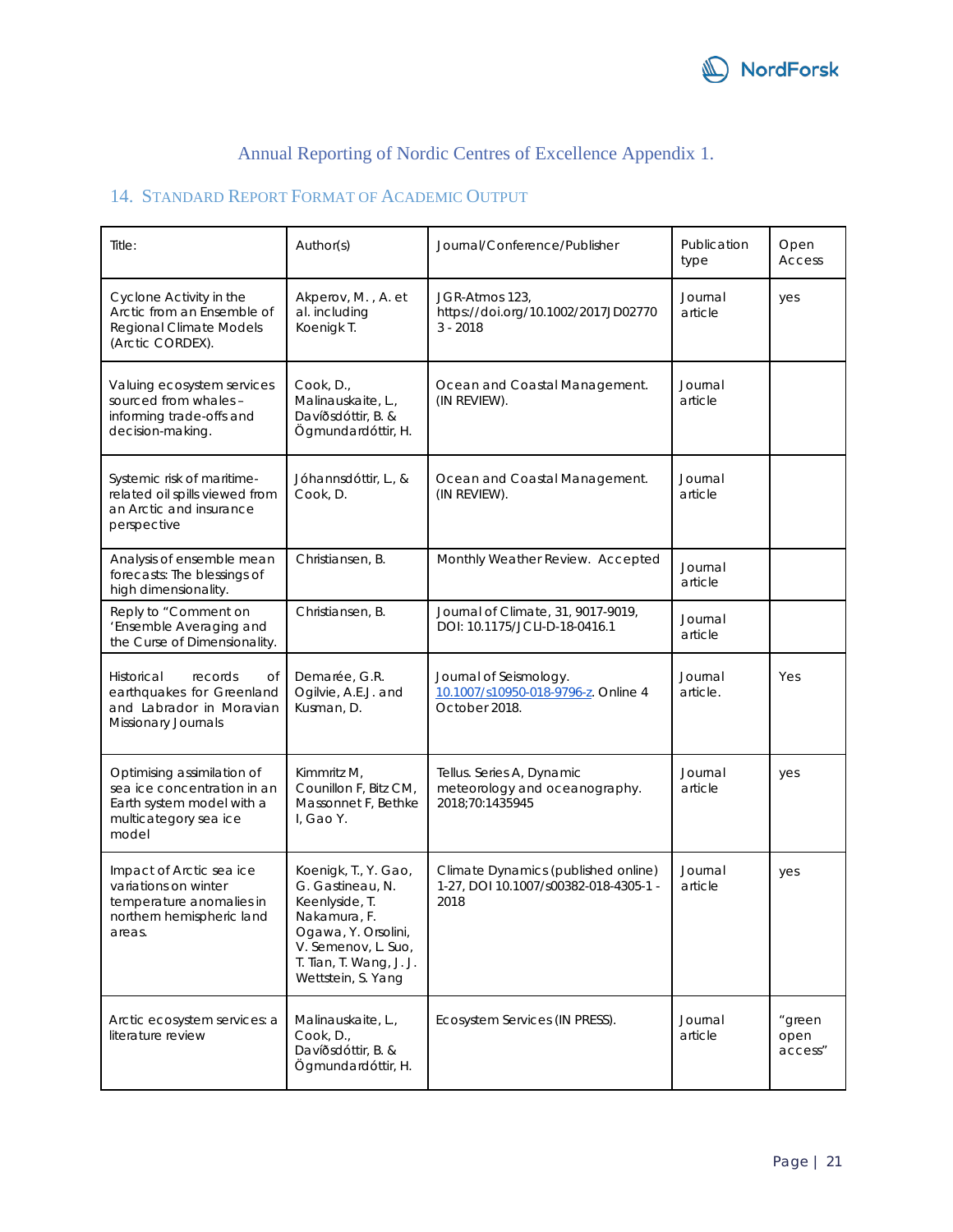

| Sea-ice stories from Iceland<br>and Labrador.                                                                                     | Ogilvie, A.E.J.                                                                                                                                                  | https://bifrostonline.org/sea-ice-<br>stories-from-iceland-and-labrador/                                                                                                                                                                                                                                              | Online<br>publication               | Yes                  |
|-----------------------------------------------------------------------------------------------------------------------------------|------------------------------------------------------------------------------------------------------------------------------------------------------------------|-----------------------------------------------------------------------------------------------------------------------------------------------------------------------------------------------------------------------------------------------------------------------------------------------------------------------|-------------------------------------|----------------------|
| Impact of assimilating a<br>merged sea-ice thickness<br>from CryoSat-2 and SMOS<br>in the Arctic reanalysis                       | Xie J, Counillon F,<br>Bertino L.                                                                                                                                | The Cryosphere. 2018;12(11)                                                                                                                                                                                                                                                                                           | Journal<br>article                  | yes                  |
| Moving beyond panaceas<br>in fisheries governance                                                                                 | Young, O.R. et al                                                                                                                                                | PNAS   September 11, 2018   vol. 115<br>no. 37   9065-9073                                                                                                                                                                                                                                                            | Journal<br>article                  |                      |
| Regional Coupled Model<br>and Data Assimilation                                                                                   | Zhang, S., Xie, Y.,<br>Counillon, F., Ma, X.,<br>Yu, P. and Jing, Z.                                                                                             | Advances in Meteorology                                                                                                                                                                                                                                                                                               | Journal<br>article<br>Special issue | yes                  |
| The 1780s: Global Climate<br>Anomalies,<br>Floods,<br>Droughts, and Famines                                                       | Damodaran, V.,<br>Allan, R., Ogilvie,<br>A.E.J, Demarée,<br>G.R., Gergis, J.,<br>Mikami, T., Mikhail,<br>A., Nicolson, S.E.,<br>Norrgård, S. and<br>Hamilton, J. | In: White S., Pfister C., Mauelshagen F.<br>(eds) The Palgrave Handbook of<br>Climate History. Palgrave Macmillan,<br>London, pp. 517-550. First Online 18<br>July<br>2018<br><b>DOI</b><br>https://doi.org/10.1057/978-1-137-<br>43020-5_34. eBook ISBN 978-1-137-<br>43020-5; Hardcover ISBN 978-1-137-<br>43019-9. | Book chapter<br>(published)         | Available<br>online. |
| Feasting on friends. Whales,<br>puffins<br>and<br>tourism<br>in<br>Iceland                                                        | Huijbens,<br>Ε.<br>and<br>Einarsson, N.                                                                                                                          | In C. Kline (Ed.) Animals as Food:<br><i>Implications</i><br>Ethical<br>for<br>Tourism.<br>London: Routledge, 10-27.                                                                                                                                                                                                  | Book chapter                        | No                   |
| A Fleet of Silver: Local<br>Knowledge Perceptions of<br>Sea Ice from Iceland and<br>Labrador<br>/Nunatsiavut                      | Ogilvie, A.E.J., Hill,<br>B.T. and Demarée,<br>G.R.                                                                                                              | North Atlantic Island Biota: Aspects of<br>the Past, Choices for the Future.<br>Edited by Eva Panagiotakopulu and<br>Jon Sadler. Wiley-Blackwell.                                                                                                                                                                     | Book<br>Chapter (in<br>press)       |                      |
| Early Modern Europe                                                                                                               | Pfister C., Brázdil R.,<br>Luterbacher J.,<br>Ogilvie A.E.J., and<br>White S.                                                                                    | In: White S., Pfister C., Mauelshagen F.<br>(eds) The Palgrave Handbook of<br>Climate History. Palgrave Macmillan,<br>London, pp. 265-295. First Online 18<br><b>July 2018 DOI</b><br>https://doi.org/10.1057/978-1-137-<br>43020-5_23. eBook ISBN 978-1-137-<br>43020-5; Hardcover ISBN 978-1-137-<br>43019-9.       | Book chapter<br>(published)         | Available<br>online. |
| Coupled Data Assimilation<br>for Integrated Earth System<br>Analysis and Prediction:<br>Goals, Challenges, and<br>Recommendations | Penny SG, Akella S,<br>Buehner M,<br>Chevallier M,<br>Counillon F, Draper<br>C, Frolov S, Fujii Y,<br>Karspeck A, Kumar<br>А.                                    | World meteorological Organisation                                                                                                                                                                                                                                                                                     | white paper                         | yes                  |
| Classifying and valuing<br>ecosystem services sourced                                                                             | David Cook                                                                                                                                                       | Proceedings of the Arctic Circle<br>Assembly, Reykjavík, Iceland,                                                                                                                                                                                                                                                     | Conference<br>proceedings           |                      |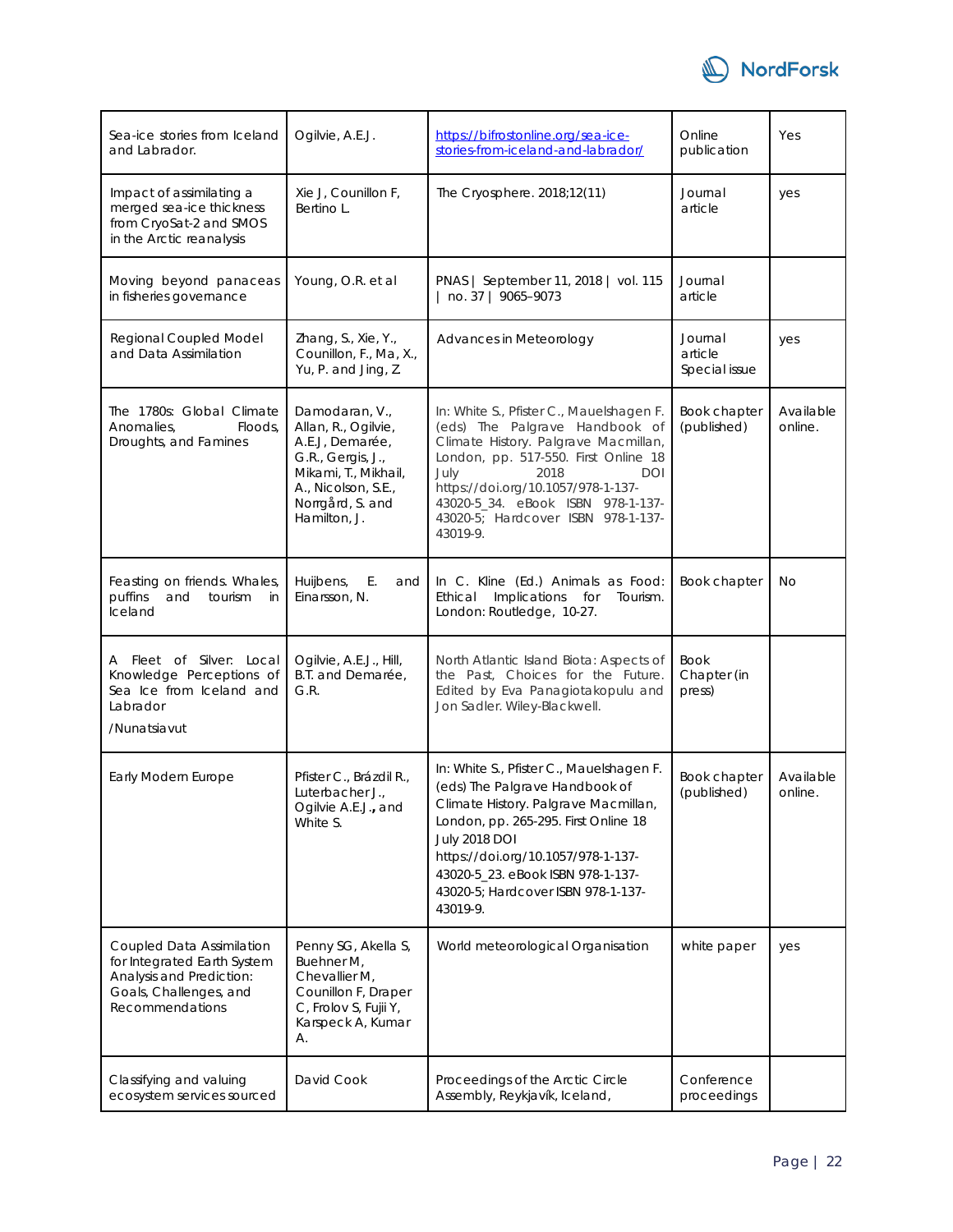

| from whales                                                                                                                       |                                                                                                                          | October 2018.                                                                                                                                         | Lecture                                                |                      |
|-----------------------------------------------------------------------------------------------------------------------------------|--------------------------------------------------------------------------------------------------------------------------|-------------------------------------------------------------------------------------------------------------------------------------------------------|--------------------------------------------------------|----------------------|
| Classifying and valuing<br>ecosystem services sourced<br>from whales                                                              | David Cook                                                                                                               | Proceedings of the 4th World<br>Conference on Marine Biodiversity,<br>Montreal, Canada, May 2018.                                                     | Conference<br>proceedings<br>Lecture                   |                      |
| Socio-Ecological Systems,<br>Ecosystem Services and<br>Cetaceans in the Arctic                                                    | Laura Malinauskaite                                                                                                      | Presentation at an Arctic-focused<br>international workshop at the<br>Massachusetts Institute of<br>Technology, Boston, April 2018.                   | Conference<br>proceedingsL<br>ecture                   |                      |
| Economic Valuation of<br>Ecosystem Services of<br>Whales                                                                          | Laura Malinauskaite                                                                                                      | Proceedings of the Arctic Circle<br>Assembly, Reykjavík, Iceland,<br>October 2018.                                                                    | Conference<br>proceedings<br>Lecture                   |                      |
| <b>EnKF Initialised Climate</b><br>Prediction with the<br>Norwegian Climate<br><b>Prediction Model</b>                            | F. Counillon, N.<br>Keenlyside,, M.<br>Kimmritz, Y. Wang, I.<br>Bethke, H.<br>Langehaug                                  | Workshop on Climate Data<br>Assimilation, Model Initialization and<br>Parameter Estimation, 4-5 Oct, 2018,<br>Hamburg                                 | Conference<br>presentation<br>- Invited                |                      |
| environments<br>Risky<br>and<br>rapid change:Research on<br>adaptation and coastal<br>communities in the North<br>Atlantic Arctic | Einarsson, N.                                                                                                            | Arctic Science Ministerial Science<br>Forum, Berlin, 25 October 2018                                                                                  | Conference<br>Presentation-<br>Invited                 | Available<br>online  |
| Contradictions<br>Оf<br>Arctic<br>Extinction Travel:<br>Lessons<br>Greenland<br>from<br>and<br>Iceland                            | Einarsson, N.                                                                                                            | Existence<br>Conference,<br>Climate<br>Sigtunastiftelsen, Sigtuna, Sweden, 7-9<br>May 2018.                                                           | Conference<br>presentation-<br>invited                 |                      |
| Assimilation of sea ice in an<br>Earth system model and its<br>impacts for climate<br>prediction                                  | M. Kimmritz, F.<br>Counillon, Y.<br>Wang, N Keenlyside,<br>I. Bethke                                                     | Modeling, Teleconnections and<br>Predictions, October 16-17, 2018<br>Beijing, China                                                                   | Conference<br>presentation<br>- invited                |                      |
| Optimised Assimilation of<br>Sea-Ice Concentration and<br>Implications for Climate<br>Prediction                                  | M. Kimmritz, F.<br>Counillon, C.M. Bitz,<br>F. Massonnet, I.<br>Bethke, Y. Wang, Y.<br>Gao, L. Bertino, N.<br>Keenlyside | Workshop on observations and<br>analysis of sea-surface<br>temperature and sea ice for NWP<br>and Climate Applications<br>(ECMWF), 22-25 Reading, UK. | Conference<br>presentation<br>- Invited                |                      |
| Evaluating impacts of<br>Arctic sea ice loss and<br>variation on the northern<br>hemisphere                                       | Koenigk, T.                                                                                                              | Arctic Frontiers Conference, Tromsö,<br>23 Jan 2018                                                                                                   | Conference<br>Presentation<br>-Invited<br>Keynote talk |                      |
| <b>Arctic Explorers:</b><br>Stefansson's "Friendly<br>Arctic" and lessons learned                                                 | Ogilvie, A.E.J., with<br>Einarson, Níels and<br>Virginia, Ross                                                           | Invited oral presentation Dartmouth<br>College, New Hampshire, 27 February<br>2018.                                                                   | Conference<br>presentation<br>- Invited                | Available<br>online. |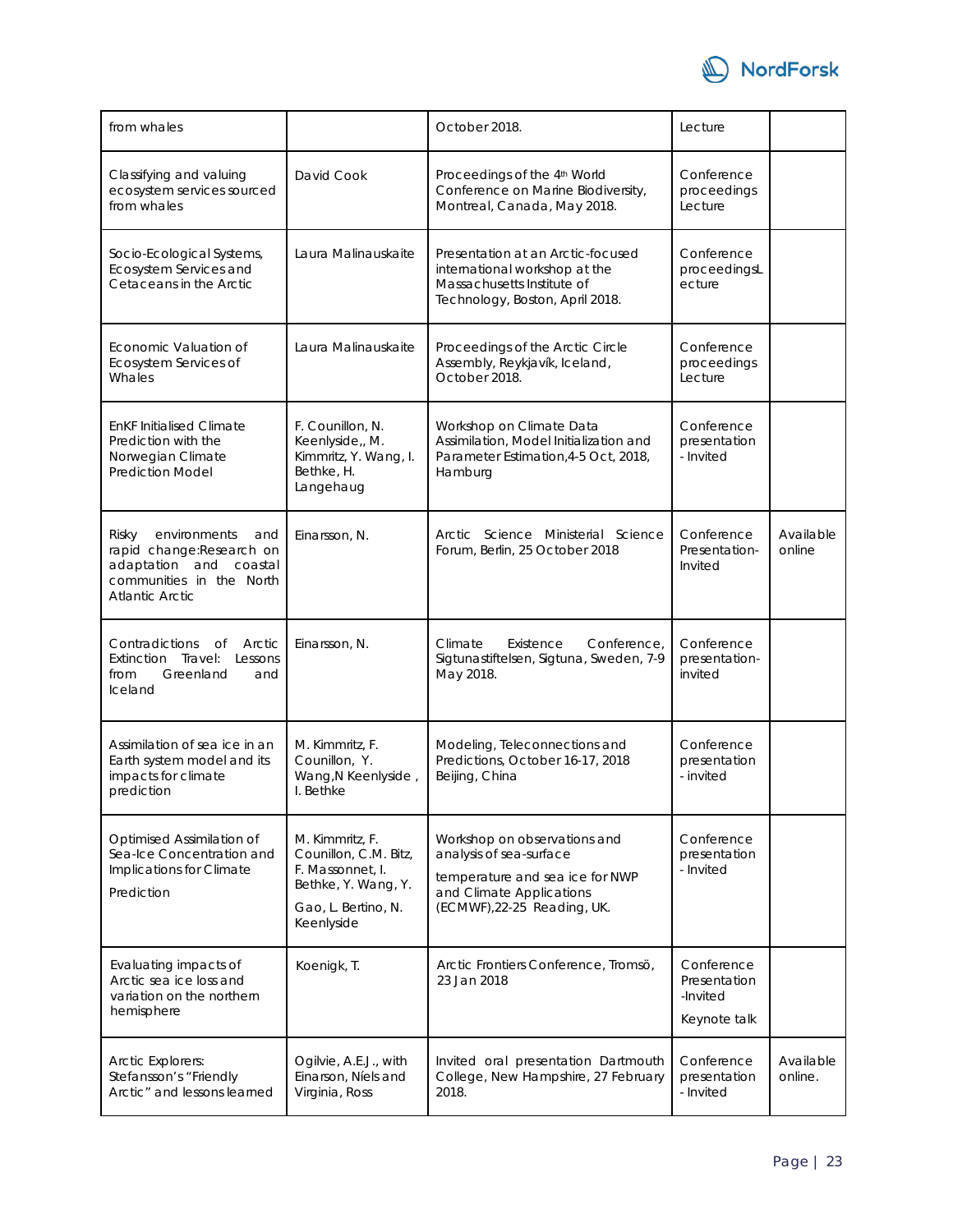

| from John Rae, early<br>adopter of Inuit traditional<br>knowledge.                                                                                             |                                                                                                        |                                                                                                                                                                                                                            |                                                    |  |
|----------------------------------------------------------------------------------------------------------------------------------------------------------------|--------------------------------------------------------------------------------------------------------|----------------------------------------------------------------------------------------------------------------------------------------------------------------------------------------------------------------------------|----------------------------------------------------|--|
| Reflections on Weather and<br>Climate by Travellers to the<br>North                                                                                            | Ogilvie, A.E.J.                                                                                        | Existence<br>Conference,<br>Climate<br>Sigtunastiftelsen, Sigtuna, Sweden, 7-9<br>May 2018.                                                                                                                                | Conference<br>Presentation -<br>Invited            |  |
| Climate,<br>Sea<br>Ice<br>and<br>Ecodynamic<br>Human<br>Northeastern<br>Systems<br>in<br>Iceland: Lessons from the<br>Past and Perspectives from<br>the Future | Ogilvie, A.E.J.                                                                                        | Royal<br>Academy<br>for<br>Overseas<br>Sciences International Conference.<br>Climate and Cultures: Perspectives<br>for the Future, Palais des Académies,<br>Brussels, Belgium. Invited Keynote<br>Lecture, 23-24 May 2018. | Conference<br>Presentation -<br>Invited<br>Keynote |  |
| Dynamical climate<br>predictions at the Bjerknes<br>Centre                                                                                                     | Y. Wang, F.<br>Counillon, N.<br>Keenlyside, M.<br>Kimmritz, I. Bethke,<br>H.R. Langehaug, F. Li        | International Symposium<br>Arctic-East Asia Climate Research:<br>Observations, Modeling,<br>Teleconnections and Predictions,<br>October 16-17, 2018 Beijing, China                                                         | Conference<br>presentation<br>- invited            |  |
| Development of Coupled<br>Data Assimilation in<br>Norwegian Climate<br><b>Prediction Model</b>                                                                 | Y. Wang, F.<br>Counillon, N.<br>Keenlyside, M.<br>Kimmritz, I. Bethke,<br>H.R. Langehaug, F. Li        | International coupled data<br>assimilation symposium, Tsingtao,<br>China (5-8 Nov. 2017)                                                                                                                                   | Conference<br>presentation<br>- invited            |  |
| 2018 Ensemble averaging<br>and the curse of<br>dimensionality                                                                                                  | Christiansen, B                                                                                        | EGU 2018, Vienna, April 2018                                                                                                                                                                                               | Conference<br>Presentation<br>(Oral)               |  |
| The blessings of high<br>Dimensionality: Explaining<br>Ensemble Behavior                                                                                       | Christiansen, B.                                                                                       | AGU 2018, Washington DC., USA.<br>December 2018.                                                                                                                                                                           | Conference<br>Presentation<br>(Oral)               |  |
| Arctic<br>climate<br>change,<br>international collaboration<br>multidisciplinary<br>and<br>The<br><b>ARCPATH</b><br>research:<br>project                       | Einarsson, N.                                                                                          | Arctic Circle Assembly 2018, Climate<br>Change in Arctic Iceland", session<br>organised by the Ministry for Foreign<br>Affairs of Iceland                                                                                  | Conference<br>presentation<br>(oral)               |  |
| Assimilation of sea ice in an<br>Earth system model and its<br>impacts for climate<br>prediction                                                               | M. Kimmritz, F.<br>Counillon, I Bethke,<br>N. Keenlyside,<br>Cecilia Bitz,<br>F. Massonnet, Y.<br>Wang | EGU-2018 General Assembly, Vienna,<br>9 April 2018                                                                                                                                                                         | Conference<br>presentation<br>(Poster)             |  |
| Assimilation of sea ice in an<br>Earth system model and its<br>impacts for climate<br>prediction                                                               | M. Kimmritz, F.<br>Counillon, Y.<br>Wang, N Keenlyside,<br>I. Bethke                                   | Conference on subseasonal-to-<br>decadal climate prediction, Boulder,<br>17-21 September 2018                                                                                                                              | Conference<br>presentation<br>(Poster)             |  |
| Assimilation of Sea Ice in an                                                                                                                                  | M. Kimmritz, F.                                                                                        | Polar conference, Davos,                                                                                                                                                                                                   | Conference                                         |  |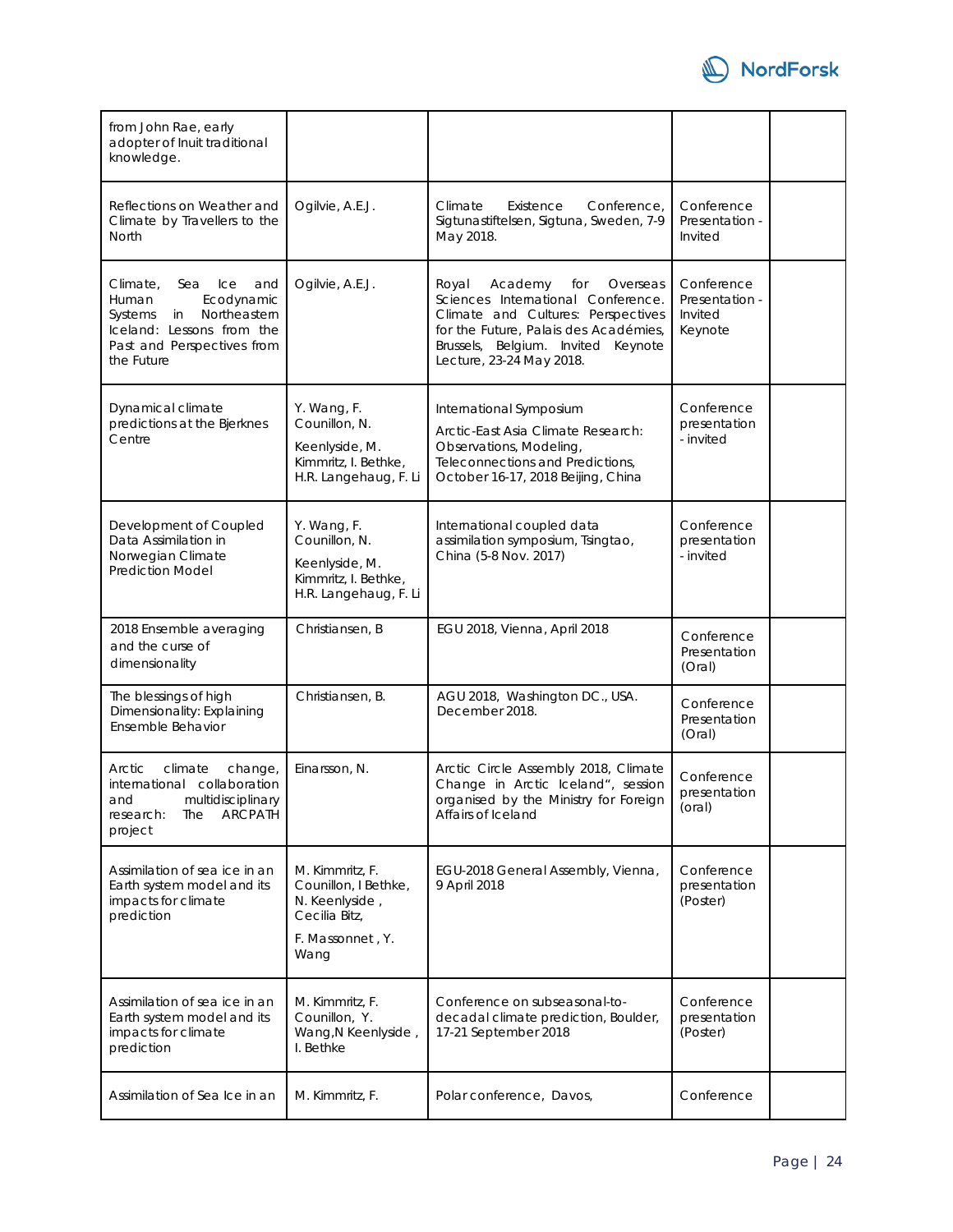

| Earth System Model                                                                                                                              | Counillon, C. M.<br>Bitz, F. Massonnet, Y.<br>Wang, I. Bethke, N.<br>Keenlyside, Y. Gao                                                                                                                                 | Switzerland, 15-26 June, 2018                                                                                                                                                      | presentation<br>(Poster)                              |                     |
|-------------------------------------------------------------------------------------------------------------------------------------------------|-------------------------------------------------------------------------------------------------------------------------------------------------------------------------------------------------------------------------|------------------------------------------------------------------------------------------------------------------------------------------------------------------------------------|-------------------------------------------------------|---------------------|
| Assimilation of Sea Ice in an<br>Earth System Model and its<br>Impacts for Climate<br>Prediction                                                | M. Kimmritz, F.<br>Counillon, C. M.<br>Bitz, F. Massonnet, Y.<br>Wang, I. Bethke, N.<br>Keenlyside, Y. Gao                                                                                                              | EnKF workshop 28-30 May 2018,<br>Bergen, Norway                                                                                                                                    | Conference<br>presentation<br>(Poster)                |                     |
| Assimilation of Sea Ice in an<br>Earth System Model and<br>Impacts for Climate<br>Prediction                                                    | M. Kimmritz, F.<br>Counillon, Y.<br>Wang, N Keenlyside,<br>I. Bethke                                                                                                                                                    | FAMOS meeting, 23-26 Oct<br>2018 Bergen, Norway                                                                                                                                    | Conference<br>presentation<br>(Poster)                |                     |
| Evaluating impacts of<br>Arctic sea ice loss and<br>variation on the northern<br>hemisphere climate                                             | Koenigk, T.                                                                                                                                                                                                             | EGU-2018 General Assembly, Vienna,<br>9 April 2018                                                                                                                                 | Conference<br>Presentation(<br>Poster)                |                     |
| Siberian cooling trends and<br>the linkage to Arctic sea<br>ice loss                                                                            | Koenigk, T.                                                                                                                                                                                                             | SPARC-General Assembly, Kyoto, 3<br>Oct 2018                                                                                                                                       | Conference<br>Presentation(<br>Poster)                |                     |
| The migratory movements<br>of blue whales<br>(Balaenoptera musculus)<br>inhabiting Arctic and Sub-<br>Arctic areas of the<br>Northeast Atlantic | Madsen, R,<br>Rasmussen, MH,<br>Olsen, MT, Lydersen,<br>C, Vikingsson, V,<br>Kovacs, KM, Palner,<br>MKH, Bertelsen, JL,<br>Jacobsen, JS,<br>Jörgensen, MS,<br>Whittaker, M,<br>Jacobsen, T, Scott, J<br>and icersen, MR | Danish Marine Mammal Symposium,<br>Odense, Denmark, January 2019.                                                                                                                  | Conference<br>precentation<br>(Oral)                  |                     |
| From Narratives to Numbers:<br><b>Blending the Humanities</b><br>and Natural Science in<br>Northern Research.                                   | $L_{\cdot}$<br>King,<br>Ogilvie,<br>A.E.J.<br>Ingimundarson, J.H.,<br>Hreinsson, V.,<br>and<br>Hartman, S.                                                                                                              | International<br>St<br>Magnus<br>4th<br>Conference Alternative Fact and<br>Actual Fiction: Constructing<br>the<br>Social Narrative, Orkney Islands,<br>Scotland, 16-18 April 2018. | Conference<br>presentation<br>(oral)                  |                     |
| The Foundations of Map-<br>Making and Geography in<br>Iceland                                                                                   | Ogilvie, A.E.J.                                                                                                                                                                                                         | 48th International Arctic Workshop,<br>Program and Abstracts 2018, Institute<br>of Arctic and Alpine Research<br>(INSTAAR), University of Colorado at<br>Boulder, 82-85.           | Conference<br>presentation<br>(Oral) and<br>Abstract. | Available<br>online |
| Arctic Climate Predictions:<br>Resilient,<br>Pathways<br>to<br>Sustainable<br>Societies<br>(ARCPATH)                                            | Ogilvie, A.E.J. and<br>Yonggi Gao<br>(with<br>contributions<br>from<br>ARCPATH members).                                                                                                                                | NordForsk Annual Meeting, University<br>of Helsinki, Finland 28-31 May 2018.                                                                                                       | Conference<br>Presentation<br>(oral)                  |                     |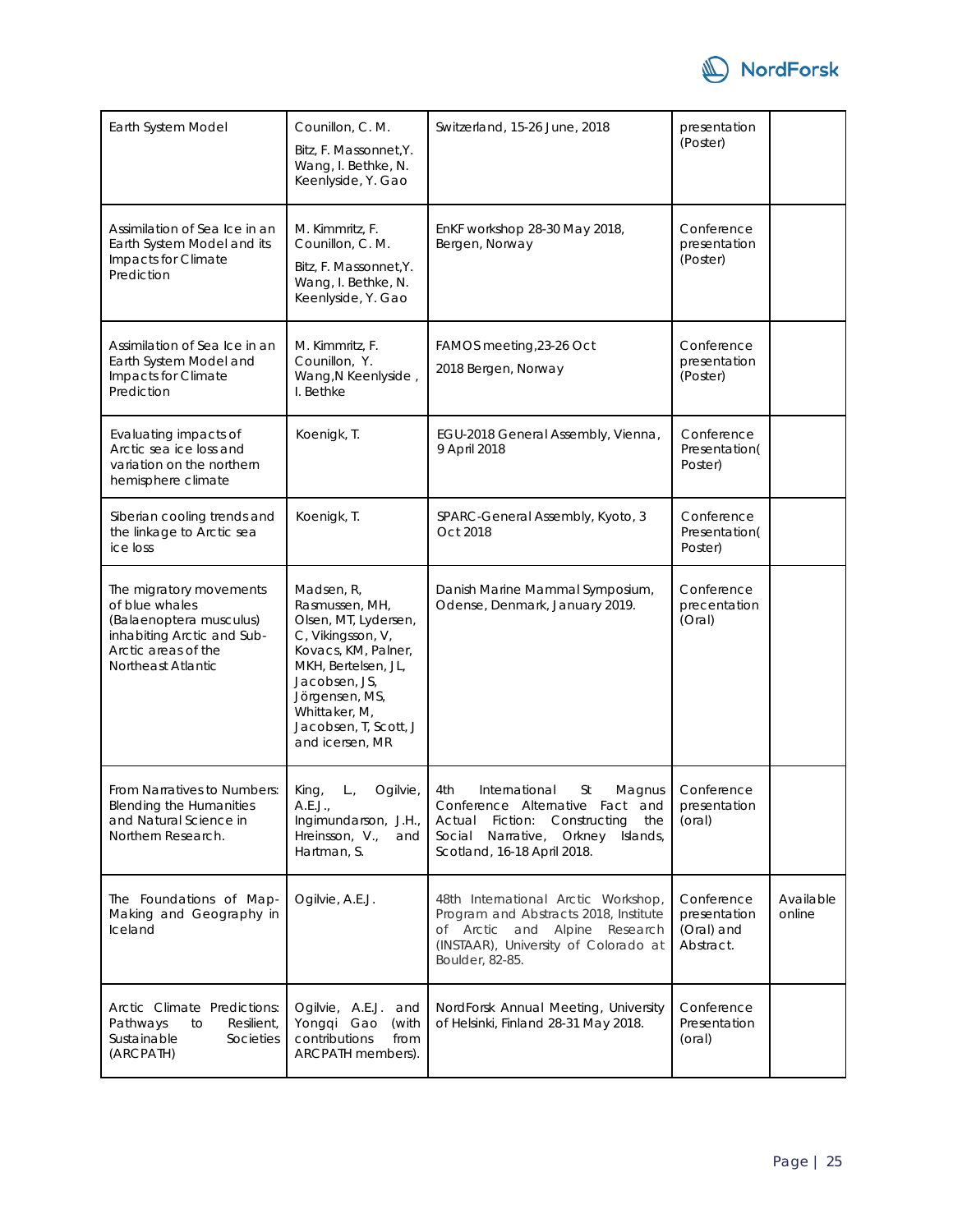

| Climate,<br>Ice<br>and<br>Sea<br>Ecodynamic<br>Human<br>Northeastern<br>Systems<br>in<br>Iceland                 | Ogilvie, A.E.J.                                                                                                                          | Hay and Wetland Management<br>Workshop, Hannesarholt, Reykjavik,<br>Iceland, 14-17 June 2018                                                               | Conference<br>Presentation<br>(Oral.<br>Workshop).                          |  |
|------------------------------------------------------------------------------------------------------------------|------------------------------------------------------------------------------------------------------------------------------------------|------------------------------------------------------------------------------------------------------------------------------------------------------------|-----------------------------------------------------------------------------|--|
| Studying Past Climates: A<br>Focus on<br>Documentary<br>Evidence                                                 | Ogilvie, A.E.J.                                                                                                                          | ARCPATH Summer Course, Climate<br>Predictions:<br><b>Teleconnections</b><br>and<br>Past,<br>Present<br>and<br>Future,<br>Norheimsund, Norway, 4 July 2018. | Conference<br>Presentation<br>(oral)<br><b>ARCPATH</b><br>summer<br>school. |  |
| Climate<br>Examples<br>Оf<br>Impacts: Case Studies from<br>Iceland                                               | Ogilvie, A.E. J.                                                                                                                         | ARCPATH Summer Course, Climate<br>Predictions:<br><b>Teleconnections</b><br>and<br>Present<br>Past,<br>Future,<br>and<br>Norheimsund, Norway, July 2018.   | Conference<br>Presentaton<br>(oral)<br><b>ARCPATH</b><br>summer<br>school.  |  |
| Impact of anomaly<br>initialisation on the Arctic<br>Ocean on decadal<br>prediction using the EC-<br>Earth model | Tian, T., et al.                                                                                                                         | Arctic Climate Predictions: Pathways<br>to Resilient Sustainable Societies<br>(ARCPATH) Annual Meeting 2018,<br>Bergen, Sept. 6-7, 2018.                   | Conference<br>presentation<br>(Oral)                                        |  |
| Seasonal-to-decadal<br>prediction with the<br>Norwegian Climate<br><b>Prediction Mode</b>                        | Wang, Y.; Counillon,<br>F.; Keenlyside, N.;<br>Bethke, I.; Dai, P.i;<br>Langehaug, H.;<br>Kimmritz, M.;<br>Gleixner, S.;<br>Svendsen, L. | EGU-2018 General Assembly, Vienna,<br>9 April 2018                                                                                                         | Conference<br>presentation<br>(Poster)                                      |  |
| Norwegian Climate<br><b>Prediction Model</b>                                                                     | Wang, Y.; Counillon,<br>F.; Keenlyside, N.;<br>Bethke, I.; Dai, P.i;<br>Langehaug, H.;<br>Kimmritz, M.:<br>Gleixner, S.;<br>Svendsen, L. | Arctic Frontier Science 2018, Tromsø,<br>21-26 January 2018                                                                                                | Conference<br>presentation<br>(Oral)                                        |  |
| Development and current<br>S2D prediction skill of the<br>Norwegian Climate<br><b>Prediction Model</b>           | Wang, Y.; Counillon,<br>F.; Keenlyside, N.;<br>Kimmritz, M.; Bethke,<br>I.; Langehaug, H. R.;<br>Li, F.                                  | Conference on subseasonal-to-<br>decadal climate prediction, Boulder,<br>17-21 September 2018                                                              | Conference<br>presentation<br>(Oral)                                        |  |
| The fate of Arctic sea ice:<br>Prediction and projection<br>using climate models.                                | Yang, S.                                                                                                                                 | Danish-Chinese Arctic Science<br>Workshop 2018, Copenhagen, Oct.<br>17-18, 2018.                                                                           | Conference<br>presentation<br>(Oral)                                        |  |
| Arctic sea ice loss and<br>extreme cold winters in<br>Europe: revisited.                                         | Yang, S., et al.                                                                                                                         | Workshop on Knowledge Gaps of<br>Cryospheric Extremes, Helsinki,<br>Finland, 25 - 27 April, 2018.                                                          | Conference<br>presentation<br>(Oral)                                        |  |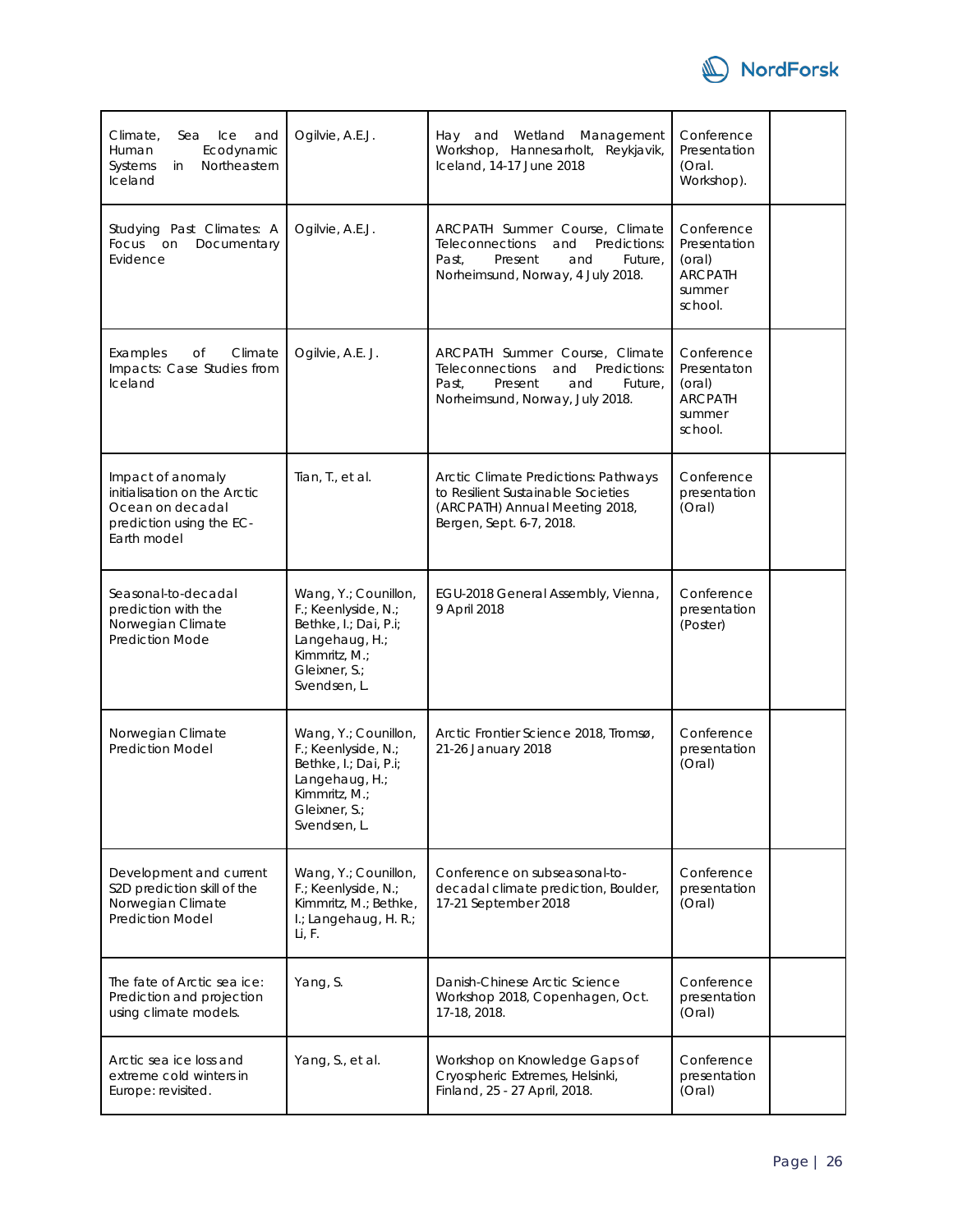

| Arctic<br>Marine<br>Protected<br>Areas                                                                                | Barry, T.       | Congress,<br>Arctic<br>Biodiversity<br>Rovaniemi, 8 October, 2018.<br>co-organized by Arctic Council<br>Conservation of Arctic Flora and<br>Fauna and UNEP World Conservation<br>Monitoring Centre                                                                                                                                                                                     | Chaired a<br>session        |                     |
|-----------------------------------------------------------------------------------------------------------------------|-----------------|----------------------------------------------------------------------------------------------------------------------------------------------------------------------------------------------------------------------------------------------------------------------------------------------------------------------------------------------------------------------------------------|-----------------------------|---------------------|
| Sustainable Management<br>of Biological Resources                                                                     | David Cook      | Attendance and representing<br><b>ARCPATH at Science for Ocean</b><br>Actions - Sustainable Management<br>of Biological Resources: The<br>importance of knowledge to find<br>regional solutions to global<br>challenges. High-level Panel on<br>Building a Sustainable Ocean<br>Economy, initiated by the Norwegian<br>Prime Minister, Erna Solberg. Bergen,<br>Norway, November 2018. | Panel                       |                     |
| Arctic indigenous peoples:<br>dialogue<br>and<br>А<br>perspectives on common<br>concerns for sustainable<br>societies | Einarsson, N.   | Seminar and roundtable organized<br>by the Icelandic Ministry for Foreign<br>Affairs, Arctic council Indigenous<br>Peoples' Secretariat, the Icelandic<br>Arctic Cooperation Network and<br>Stefansson Arctic Institute, Reykjavík<br>15 May 2018                                                                                                                                      | Roundtable<br>participation |                     |
| Assessing vulnerability and<br>building resilience of Arctic<br>environments and societies.                           | Einarsson, N    | Arctic Science Ministerial Science<br>Forum, Berlin, 25 October 2018                                                                                                                                                                                                                                                                                                                   | Panel<br>participation      | Available<br>online |
| Comments on Animals, Ice,<br>people and policies                                                                      | Einarsson, N.   | Arctic Circle Assembly, Reykjavik 19<br>October 2018,<br><b>OUT OF ICE session</b><br>Open Forum, Film Screening, Book<br>Launch                                                                                                                                                                                                                                                       | Panel<br>presentation       |                     |
| Arctic climate research<br>and YOPP                                                                                   | Koenigk, T.     | EGU General Assembly, Vienna, 9th<br>April 2018                                                                                                                                                                                                                                                                                                                                        | Panel<br>discussion         |                     |
| Arctic Indigenous Peoples:<br>Dialogue<br>and<br>Α<br>Perspectives on Common<br>Concerns for Sustainable<br>Societies | Oddsdóttir, E.  | Seminar and roundtable organized<br>by the Icelandic Ministry for Foreign<br>Affairs, Arctic council Indigenous<br>Peoples' Secretariat, the Icelandic<br>Arctic Cooperation Network and<br>Stefansson Arctic Institute, Reykjavík<br>15 May 2018                                                                                                                                      | Roundtable<br>discussion    |                     |
| Introduction to<br>Elizabeth<br>Ogilvie's Book and Film<br>Launch Out of Ice with<br><b>ARCPATH</b> focus.            | Ogilvie, A.E.J. | Arctic<br>Circle<br>Assembly,<br>Harpa,<br>Reykjavík, Iceland, 19 October 2018.                                                                                                                                                                                                                                                                                                        | Panel<br>presentation.      |                     |
| Predicting Arctic Sea Ice:                                                                                            | M. Kimmritz     | ARCPATH Summer school (30.06.2018-                                                                                                                                                                                                                                                                                                                                                     | Lecture                     |                     |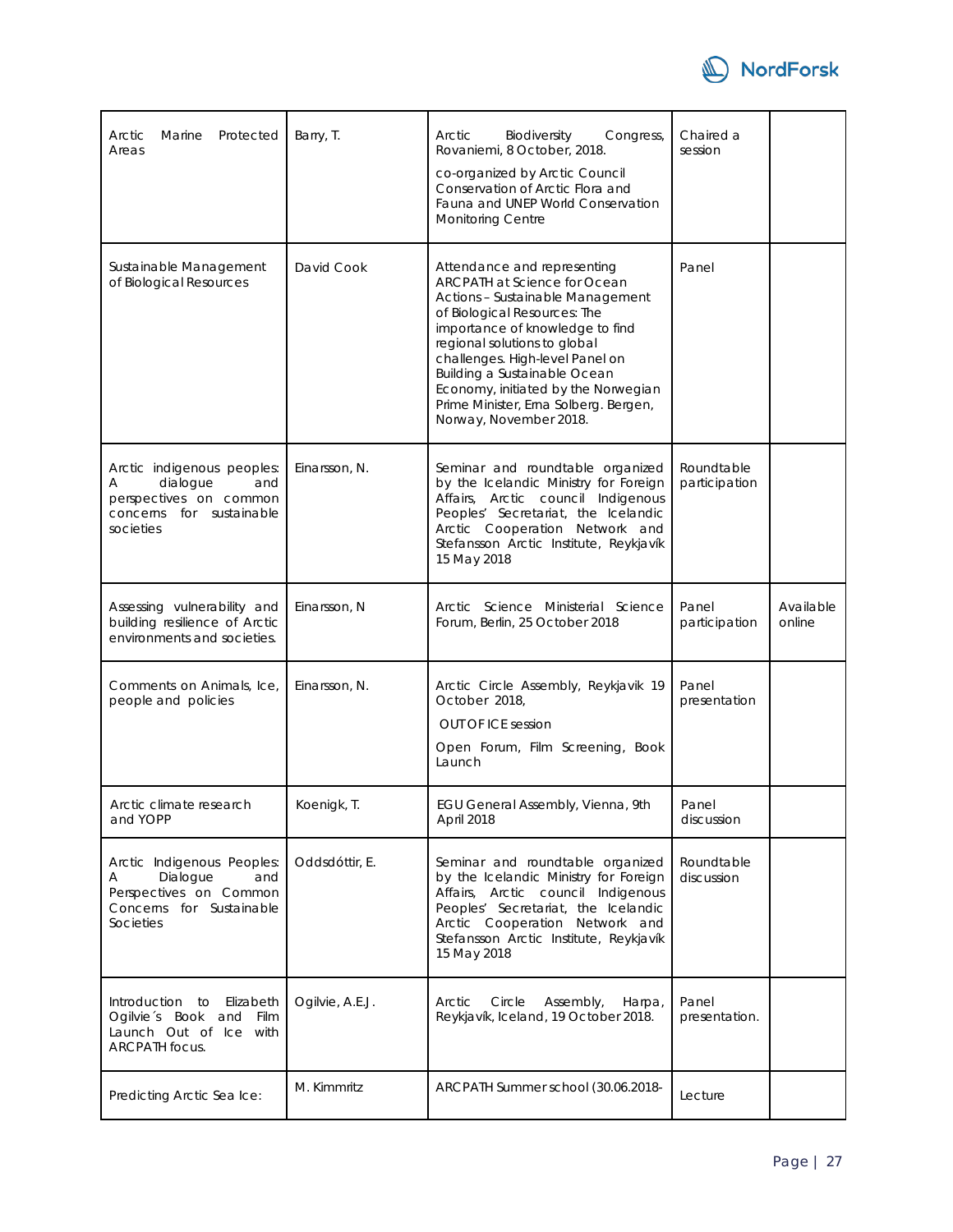

| Challenges and<br>Perspectives                                                                                  |                     | 06.07.2018)                                                                                                                                                                                              |                                                        |  |
|-----------------------------------------------------------------------------------------------------------------|---------------------|----------------------------------------------------------------------------------------------------------------------------------------------------------------------------------------------------------|--------------------------------------------------------|--|
| Climate History of Iceland<br>and the Lake Mývatn Area                                                          | Ogilvie, A.E.J.     | Svartárkot Culture-Nature<br>Project,<br>Human ecology and culture at Lake<br>Mývatn 1700-2000: Dimensions of<br>Environmental and Cultural Change,<br>Bárðardalur, northern Iceland, 24<br>August 2018. | Presentation<br>to Svartárkot<br>summer<br>course.     |  |
| Climate<br>Examples<br>Оf<br>Impacts: Case Studies from<br>Iceland in General and<br>Mývatn in Particular       | Ogilvie, A.E.J.     | Svartárkot Culture-Nature<br>Project,<br>Human ecology and culture at Lake<br>Mývatn 1700-2000: Dimensions of<br>Environmental and Cultural Change,<br>Bárðardalur, northern Iceland, 24<br>August 2018. | Presentation<br>to Svartárkot<br>summer<br>course.     |  |
| Back to Basics: Historical<br>Climate Research.                                                                 | Ogilvie, A.E.J.     | ARCPATH Annual Meeting, Nansen<br>Environmental and Remote Sensing<br>Centre.<br>Bergen,<br>Norway,<br>6<br>September 2018.                                                                              | Presentation<br>to ARCPATH<br>annual<br>meeting.       |  |
| General Climate History of<br>Iceland:<br>Documentary<br>Evidence ca. 1600-2018                                 | Ogilvie, A.E.J.     | University of Iceland Course on<br>Society and Environment in Mývatn<br>area, northern Iceland. University of<br>Iceland, Reykjavik, 9 November 2018                                                     | Presentation<br>to course for<br>graduate<br>students. |  |
| Climate Impacts ca. 1700-<br>Examples<br>1950:<br>from<br>Iceland in General and<br>Mývatnssveit in Particular. | Ogilvie, A.E.J.     | University of Iceland Course<br>on<br>Society and Environment in Mývatn<br>area, northern Iceland. University of<br>Iceland, Reykjavik, 9 November 2018                                                  | Presentation<br>to course for<br>graduate<br>students. |  |
| Whale<br>research<br>in<br>Northeast Iceland                                                                    | Rasmussen, M        | NOAA/Stellwagen Bank National<br>Marine Sanctuary,<br>Scituate, USA                                                                                                                                      | Guest lecture                                          |  |
| Whale<br>research<br>in<br>Northeast Iceland                                                                    | Rasmussen, M.       | Wood Hole Oceanographic<br>Institution, Woods Hole, USA                                                                                                                                                  | Guest lecture                                          |  |
| Theory of economic<br>valuation, applications to<br>whale ecosystem services<br>and ARCPATH activities          | David Cook          | Lecture. University of the Westfjords<br>for the Coastal and Marine<br>Management Masters students,<br>November 2018.                                                                                    | Lecture                                                |  |
| Economic Valuation of<br>Ecosystem Services of<br>Whales                                                        | Laura Malinauskaite | Presentation at a board meeting of<br>IceWhale - Icelandic Whale<br>Watching Association. Reykjavík,<br>Iceland, October 2018                                                                            | Lecture                                                |  |
| ARCPATH: Socio-Ecological<br>Systems, Ecosystem Services<br>and Marine Mammals in the<br>Arctic                 | Laura Malinauskaite | Guest lecture in Environmental<br>Economics. University of the Iceland,<br>April 2018.                                                                                                                   | Lecture                                                |  |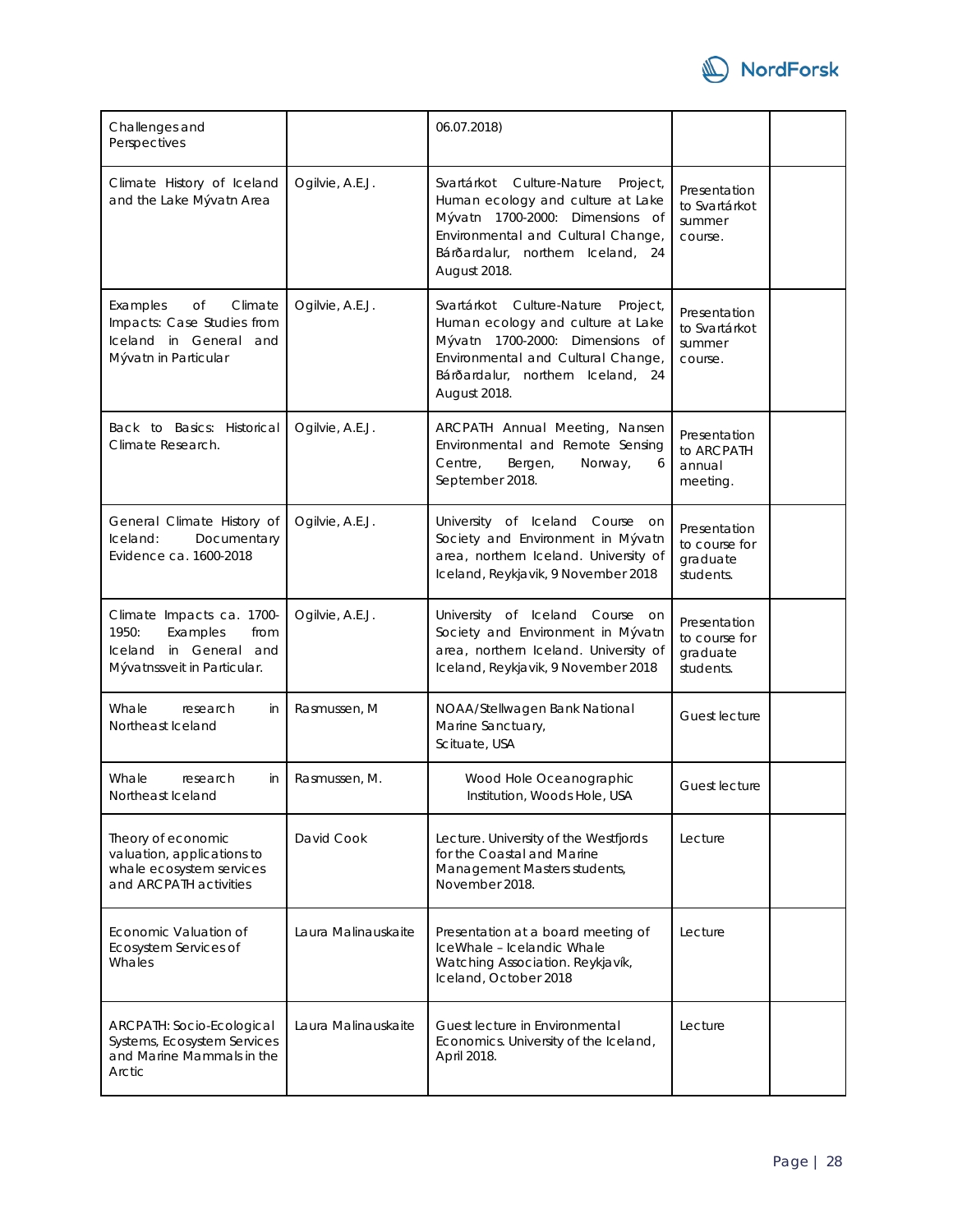

| On the potential linkage<br>between Arctic ice loss and<br>cold weather in Sweden.                                                          | Koenigk, T.                       | Sveriges Radio, 1 March 2018                                                                                                                                  | Media<br>profiling |  |
|---------------------------------------------------------------------------------------------------------------------------------------------|-----------------------------------|---------------------------------------------------------------------------------------------------------------------------------------------------------------|--------------------|--|
| Skrämmande att Arktis<br>starkaste is har brutits<br>sönder                                                                                 | Koenigk, T.                       | Aftonbladet, 23 Aug 2018                                                                                                                                      | Media<br>profiling |  |
| "In Iceland, activists,<br>industry are waging war<br>over commercial whaling"                                                              | Rasmussen, M.                     | American Nightline: October<br>2018.(https://abcnews.go.com/Internationa<br>l/iceland-activists-industry-raging-war-<br>commercial-whaling/story?id=58561835) | Media<br>profiling |  |
| Advisors to, and appear in<br>interviews in, a<br>documentary series on<br>impacts of fisheries<br>governance titled "The<br>Price of Fish" | Einarsson, N. and<br>Chambers, C. | New Zeeland documentary maker<br>Barry Torkington. The series will be<br>launched by a NZ network and<br>possibly also Netflix in the spring of<br>2019       | Media<br>profiling |  |
| Interview for a UTube video                                                                                                                 | Astrid and Elizabeth<br>Ogilvie   | Arctic Circle Assembly conference in<br>October 2018<br>https://www.youtube.com/watch?v=<br>AvsXSNyPjwk                                                       | Media<br>profiling |  |